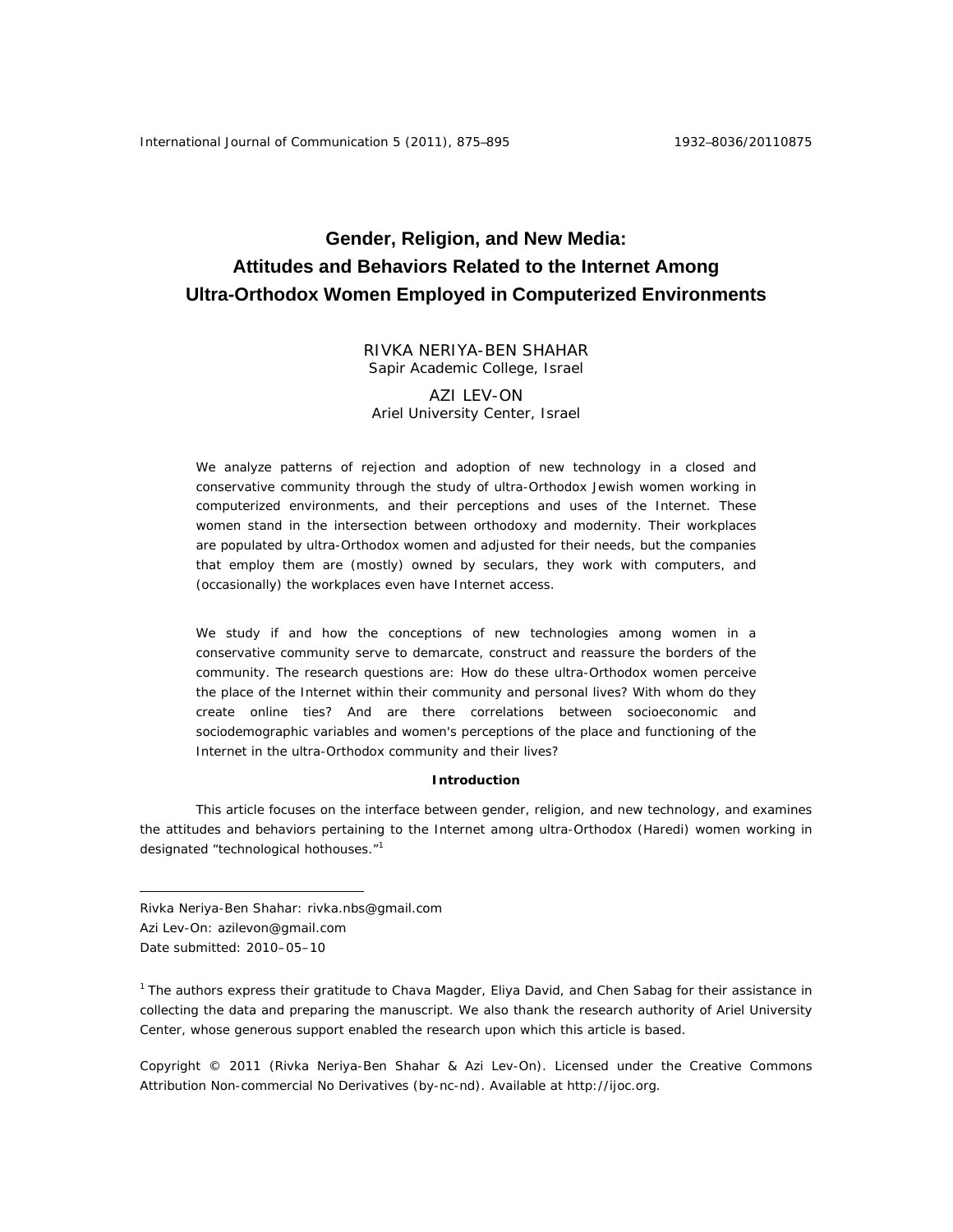The presentation of findings and discussion are integrated in a theoretical framework that emphasizes the gap between ideology and practice in religious communities, and the religious-social shaping of technology (see Campbell, 2010). When practice may threaten the boundaries of the community, and ideology attempts to protect and strengthen it, the "liminal spaces" (Turner, 1969) between ideology and practice constitute interesting areas for research. Thus, the research questions are: What are the attitudes and behavioral patterns of these women online? Is there a discrepancy between their attitudes and behavior and, if so, how do they justify and cope with it?

The study contributes to the knowledge about Haredi women in particular, women in religious and fundamentalist societies in general, and the unique role of new technologies in the processes of change that these societies experience.

# **Haredi Women in the Private and Public Domains**

The Haredi society comprises 6.7% of the adult population in Israel (Israel Central Bureau of Statistics, 2007). The Jewish religion and all its principles, instructions, and limitations strictly dictate the private and public life of community members. The all-encompassing religiosity and relentless study of the *Torah* differentiate the ultra-Orthodox from other religious sectors in Israeli society (Friedman, 1991). The ultra-Orthodox emphasize the significance of self-control and restrictiveness (Stadler, 2009), which are manifested, among other things, by keeping many commandments, as well as stern limitations on issues such as Jewish dietary laws (Kashrut), the Sabbath (Shabbat), and family purity.

The ultra-Orthodox community is not a unified whole, but rather a multifaceted entity. The various ultra-Orthodox groups are distinguished from each other by paring developments that occurred in Eastern Europe over the past two centuries. The split within ultra-Orthodoxy began in 18<sup>th</sup> century Poland with the rise of the Hasidic movement, and the contra-movement of those who opposed it (Mitnagdim), whose members are also called Lithuanians. Nowadays the differences between the Hasidim and the Lithuanians are manifest, among other things, in the emphasis (or lack thereof) on spirituality, perceptions of leadership, dress code, and even spoken language. In comparison with Hasidic communities, Lithuanian communities are considered more open and liberal (Friedman, 1991).

The Haredim reserve the key positions in the community for males, leaving women at the periphery, while idealizing women's place in the private sphere (El-Or, 1997), as described in the emblematic passage, "All the glory of the daughter of the king is within" (Psalms 45:14). The place of women is emphasized repeatedly in, for example, modesty classes in schools and texts published in Haredi newspapers. One of the main characteristics of the Haredi domestic sphere is the abundance of children; Haredi women in Israel have 7.7 children on average, compared to 2.6 children among non-Haredi Jewish women (Gurovich & Cohen-Kastro, 2004).

But contrary to the ideals, Haredi women are no longer found exclusively in the private sphere, and have a significant presence in the public domain; they go to work, study and support their families. Since the 1950s, the Haredi community in Israel has been transformed into a "society of learners" in which most men do not work, but devote themselves exclusively to study of the *Torah* (Friedman, 1991, 1995). Women are expected to work, the ideal being to be the wife of a religious scholar and the mother of children who live by the *Torah*; their husbands are expected to study the *Torah*, and the rewards for such study are to be shared by the partners (Friedman, 1995).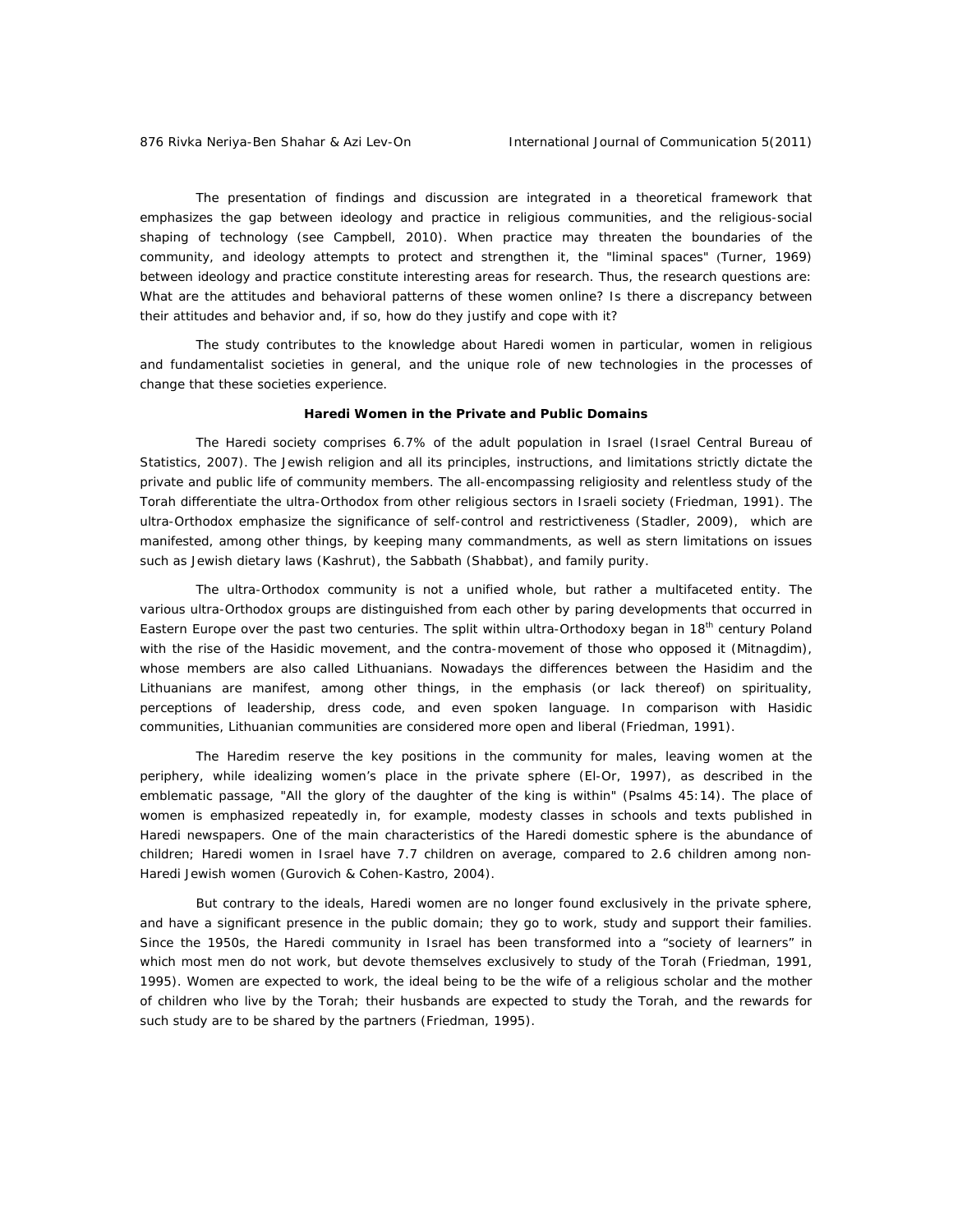$\overline{a}$ 

Thus, since the 1950s, a considerable number of Haredi women began working outside the home, mainly in education.<sup>2</sup> Since the 1970s, various channels of mobility directing women to "new" professions have been created. Tertiary educational institutions (such as teaching seminars for girls) provide technological education, in addition to training in teaching, within a Haredi environment. Also, since 2006, "Centers for the Development of Employment Opportunities for Haredim" have been established for guidance and placement. These centers are operated by a Haredi staff in Haredi environments. A survey conducted a few months after they began operating found that women comprised 71% of their clients (Schwartz, 2008). Also in recent years, "technological hothouses" functioning as protected environments adapted to the lifestyle of Haredi women have been established in various Haredi areas.

#### **New Media, Conservative Communities**

The admission of modern technologies into traditional communities is frequently accompanied by apprehension and suspicion, especially with regard to the Internet (Campbell, 2010). Studies show how the Internet facilitates new religious and spiritual experiences, creates novel religious-spiritual identities, and enables social support between believers (Campbell, 2010; Ess, Kawabata & Kurosaki, 2007). Larsen (2001), for example, shows that in many Christian communities, the Internet enhances the sense of belonging to the church and strengthens believers' faith and spiritual growth. The Internet also has created a public space for members of Muslim communities in which they connect and learn about religious practice, empower the "cyber Islamic environment," and strengthen the *ummah*––the Muslim community (Bunt, 2000).

But there are also numerous studies demonstrating opposition by leaders and members of religious and conservative communities to the Internet (Campbell, 2010; Dawson, 2004). Among other things, the leaders of these communities fear transformation of the hierarchical communal systems and erosion of their authority.

The Haredim in Israel are a minority who maintains a multifaceted relationship with the majority. The Haredim are interested in preserving the unique character of their community and are not keen on establishing relationships with the majority for fear of external influence. This isolation has turned the Haredi community into an "enclave culture" (Sivan, 1991). Scholars have observed two parallel processes among the Haredim in recent years: on the one hand, a process of "Haredization," i.e., enhanced stringency in response to the surrounding "temptations" of the secular Israeli lifestyle (Friedman, 1991); and on the other hand, a process of "Israelization" that involves lowering the walls of isolation and adopting novel patterns in a variety of spheres such as consumerism, leisure, and adoption of communication technologies (Caplan, 2007; Rashi, 2011).

The Internet, as a relatively new technology, is a cause of contention among the Haredim. Different approaches exist, ranging from reserved acceptance to rejection on principle. The approach favoring acceptance with reservations emphasizes that the Internet functions as a useful tool and provides information and services; it also performs a communal function of horizontal and vertical mediation, and enables communication between community members and the great sages of the generation by allowing

 $2$  According to data from 2005, 55% of Haredi women go out to work, compared to only 44% of Haredi men. In comparison, among secular Israeli Jews, 83% of women go out to work, compared to 95% of men (Israel Central Bureau of Statistics, 2006).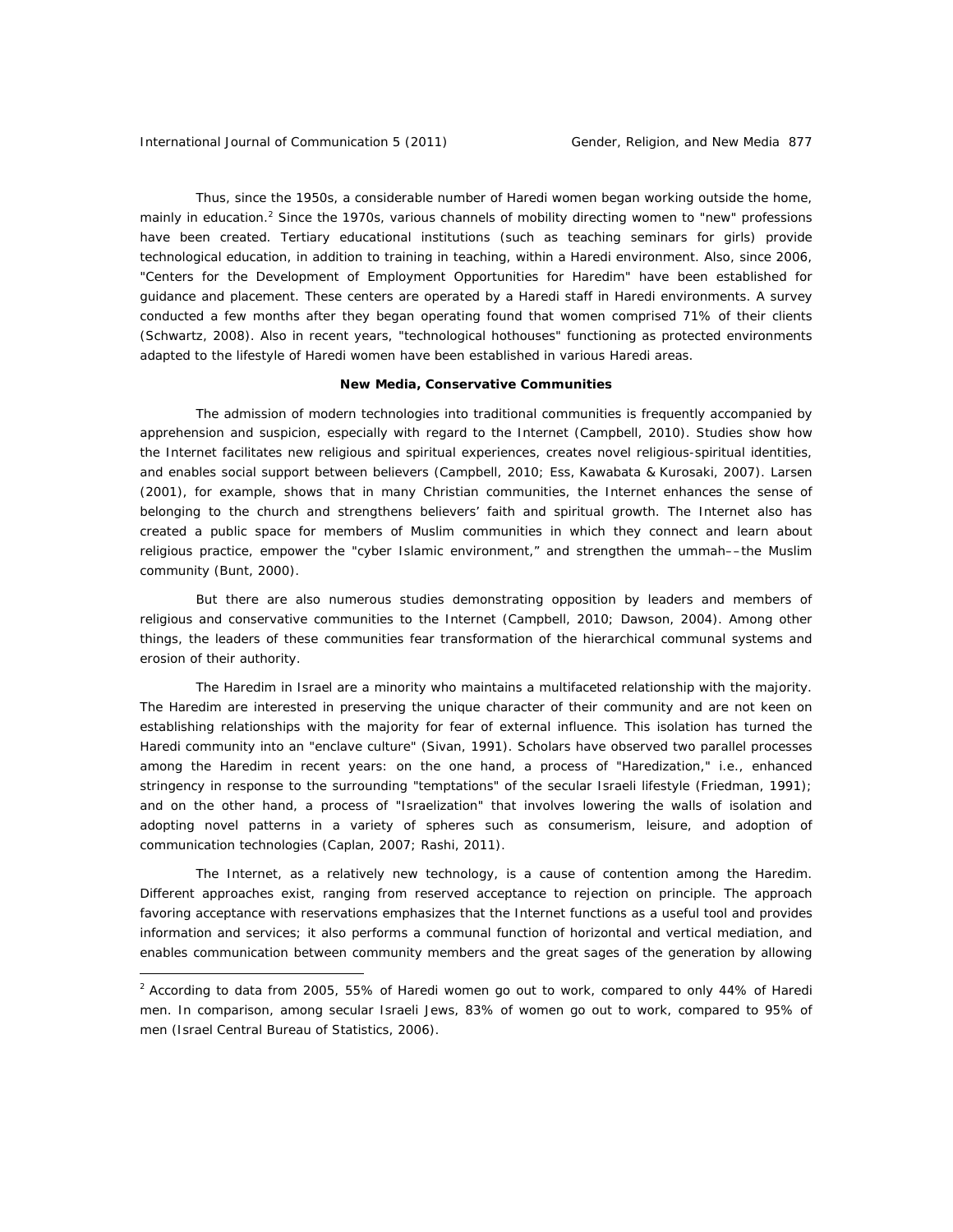$\overline{a}$ 

access to an enormous wealth of *Torah* studies, forums, questions and answers, joint learning, watching live events, and listening to *Torah* classes (Zarfati & Blais, 2002).

The approach that rejects the Internet regards it as a dangerous medium that contains and spreads harmful content. The Internet, with its unlimited content and anonymous communication, can easily expose the Haredi world to heresy, sexual, violent and other types of speech regarded as sacrilegious and threatening to traditional values (Livio & Tenenboim-Weinblatt, 2007). The dominance of this view among the Haredi leadership has led to the establishment of a special rabbinical court to deal with "the matter of breaches<sup>3</sup> in computers" that on January 7, 2000 publicized a "*Torah* opinion" according to which "Every man of Israel should know, that connection to the Internet or television presents, God forbid, a grave danger to the continuation of the generations of Israel, and constitutes a terrible breach in the holiness of Israel" (Zarfati & Blais, 2002, p. 50). As opposed to television, the Internet is represented as a device "a thousand times more dangerous, and prone to bring destruction, God forbid, on the nation of Israel" (ibid.). Consequently, Internet usage had been forbidden, even for assistance in providing a livelihood.

However, it was a prohibition that the public could not sustain. Several sects in the Haredi community ignored the "*Torah* opinion" and continued to use the Internet. The growing Haredi business sector also exerted pressure for access to computerized communications. Thus, a second "Rabbinical Committee for Matters of Communications" was established in 2006. In December 2007, the committee permitted usage of the Internet in the Haredi sector for the first time. Permission was granted only for supervised access to a small number of websites, and for business only (Pereg, 2007). At the time of this writing, the "Kosher Internet" project is still in its infancy.

Although opposition to the Internet seems to prevail in the Haredi rhetoric, a survey carried out by the Shiluv research center (2007) shows that 60% of the Haredim have computers at home, of which 57% (or approximately a third of the Haredi public) have Internet access.

Presentation of the findings and the discussion are incorporated in a theoretical framework that addresses the religious and social shaping of technology (RSST). According to Campbell (2010), to understand the complexities of the decisions made by members of religious groups about new technologies, a few themes should be considered: Religious tradition and history; contemporary community values and priorities; negotiation and innovation of technology by the community; and the communal discourses applied to justify its use.

The discussion below is also embedded in the analysis of the discrepancy between ideology and practice; i.e., between the social patterns dictated by values and social norms, and the actual behaviors of community members that sometimes only moderately approximate the dictates of ideology. This discrepancy is an especially interesting subject of study in religious communities, where the tension between "the desirable or the ideal and the requirements and challenges of life" is particularly viable and visible (Caplan, 2007, p. 18).

<sup>3</sup> *Pirtza* is the common term in Haredi rabbinical speech for a breach of traditional values, rabbinical decrees, or exposure to improper content.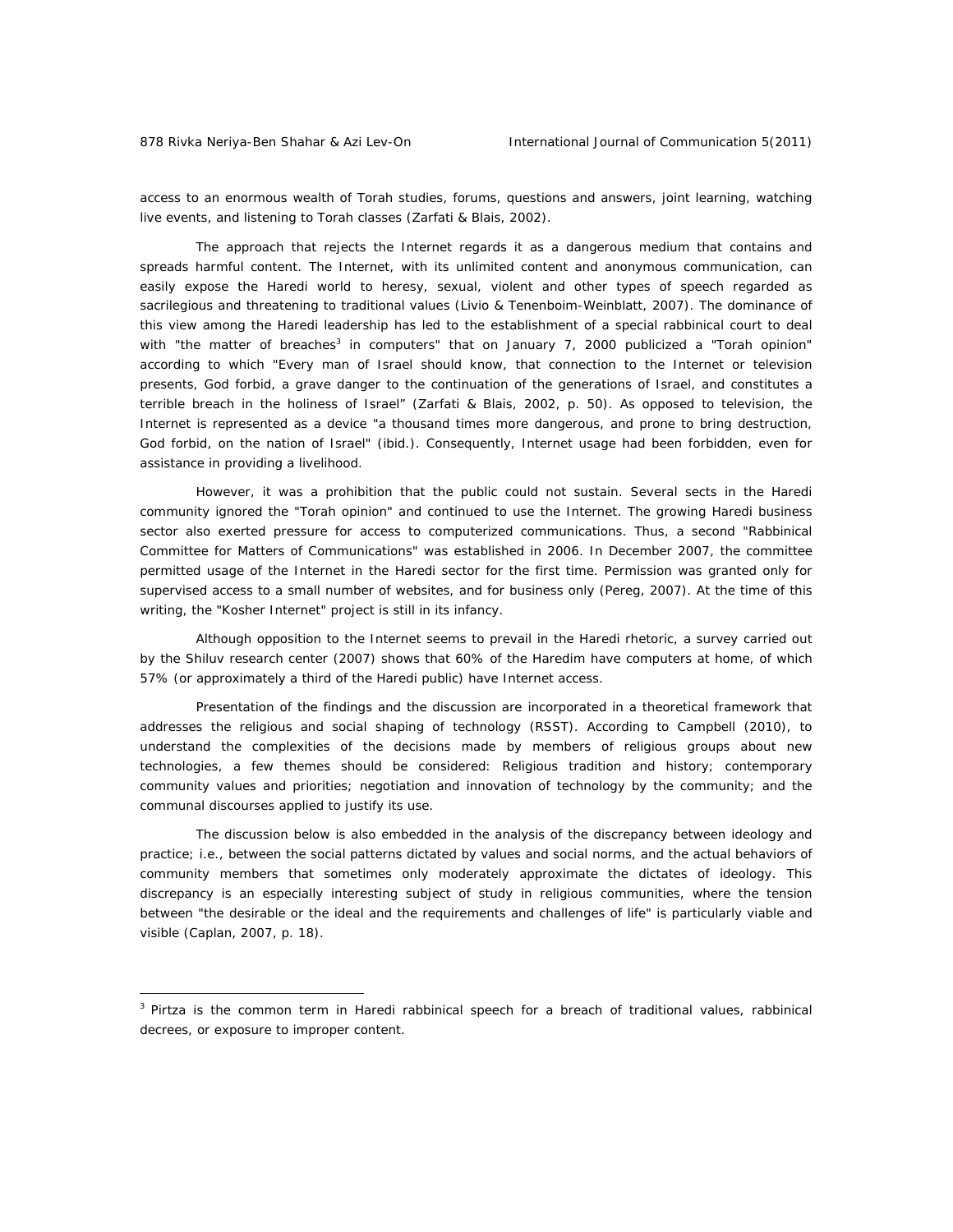Douglas (1966) demonstrated how communities maintain boundaries to avoid undesired influence and "pollution," and delineated four circles of possible contamination:

. . . first is danger pressing on external boundaries; the second, danger from transgressing the internal lines of the system; the third, danger in the margins of the lines. The fourth is danger from internal contradiction, when some of the basic postulates are denied by other basic postulates, so that at certain points the system seems to be at war with itself. (Douglas, 1966, p. 152)

We view the Internet as a tool capable of "polluting" the Haredi community in all the circles delineated by Douglas (1966). It is a threat to the external boundaries separating the Haredi community from Israeli society at large, and it blurs the internal boundaries differentiating various sects, men and women, young and old, leaders and followers.

This study examines the discrepancy between ideology and practice from the unique angle of gender and technology. Studies show that women in fundamentalist societies occupy a significant place in the social dialectic between ideology and practice, and in shaping the living religion—despite their marginality, or perhaps because of it (Gross, 1996). Working women are often perceived as a unique danger and possible agents of change in their communities (Friedle, 1997).

The disparity between ideology and practice is especially evident in the case of Haredi women employed in computerized environments, including those with Internet access. On the ideological level, the Haredim are suspicious of new technologies, women are channeled into the private domain, and it is thought they should be barred from access to new technologies; their work should help support their families and keep their scholar-husbands within the boundaries of Haredi society. On the practical level, however, the Haredim adopt (although partially and with reservations) new technologies, and women appear in public spheres outside the boundaries of Haredi society, where new technologies are accessible. This state of affairs can be regarded as an internal contradiction, existing in a so-called "liminal space" on the continuum between ideology and practice (Turner, 1969).

A few empirical studies have analyzed the use of the Internet in the Haredi sector. Barzilai-Nahon and Barzilai (2005) analyzed usage patterns of some 14,000 users of Hevre (an Israeli social network with a nostalgic focus) who define themselves as Haredim. Katz (2007) interviewed members of five Haredi families from northern Israel and studied their attitudes towards the Internet. The Haredi respondents regarded the Internet as a tool that assisted them in studying and making a living, but also as a dangerous tool, because of the content they may be exposed to online, and because the time devoted to surfing could cause *bitul Torah* (neglecting the study of the *Torah*).

A small number of studies have looked at Haredi women online. Livio and Tenenboim-Weinblatt (2007) conducted in-depth interviews with five Haredi women who regularly use the Internet for work and leisure, focusing on the justification for the use of technology and the tension between usage and rabbinical prohibitions. Tydor-Baumel-Schwartz (2009) observed five English-language forums catering to Haredi women, and surveyed various events on these forums as signals of cultural changes occurring in Haredi communities. Using an online survey, Lev-On and Neriya Ben-Shahar (2011a) studied the attitudes of 53 members of closed online forums designed for Haredi women. Results again demonstrated that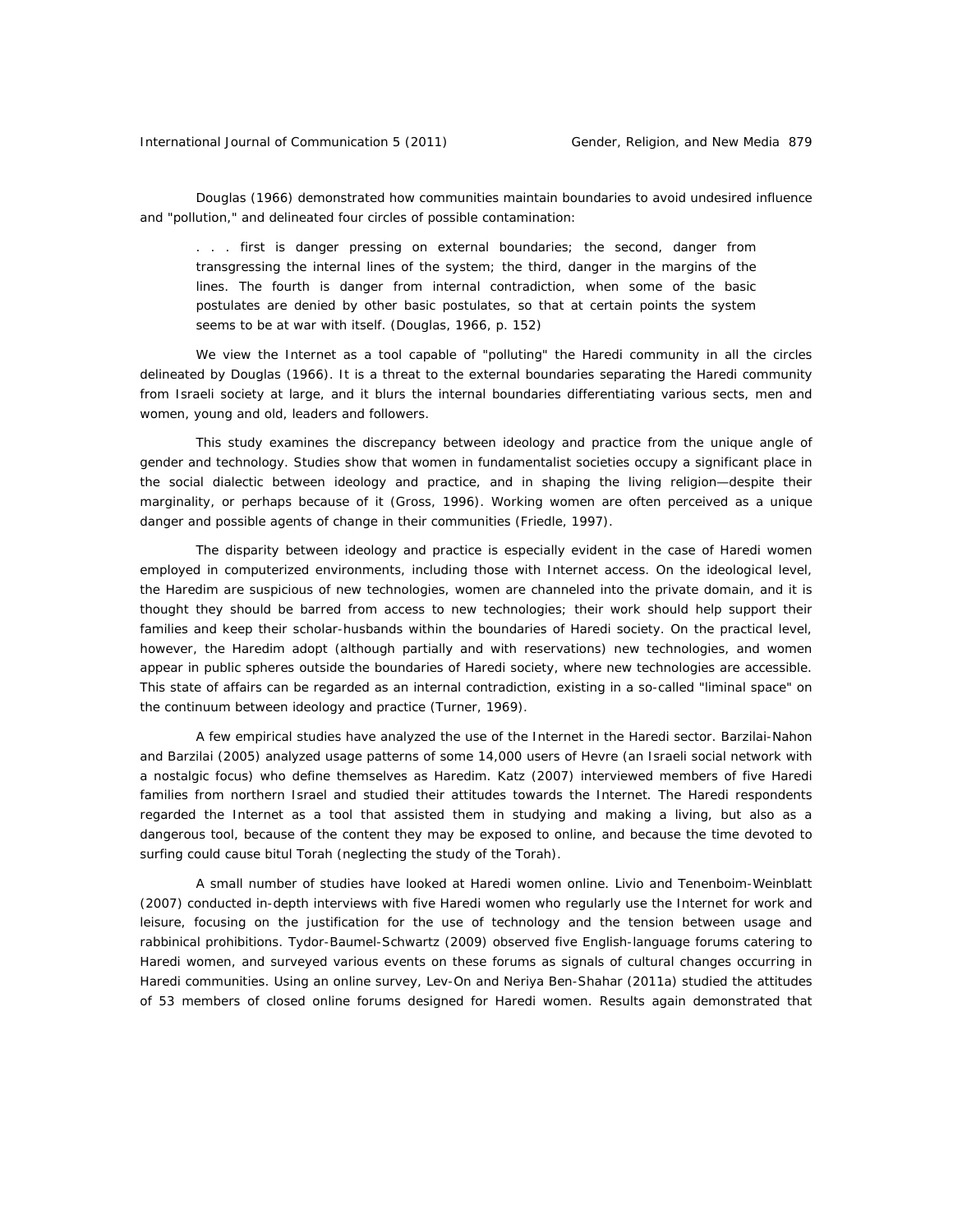$\overline{a}$ 

members of these forums regard the Internet as a significant factor in their lives and a source of empowerment, but also as a danger to the Haredi lifestyle.

Thus, the present research looks at an interesting social phenomenon at the intersection of gender, fundamentalism, and the patterns of adoption/rejection of new technologies. The research questions are: How do Haredi women perceive the place of the Internet in Haredi society and in their personal lives? With whom do they create online ties? Is there a correlation between socioeconomic and sociodemographic variables and the perceptions of the role and functioning of the Internet in the lives of subjects and in the Haredi community?

# **Methodology**

To study these questions, we used an author-generated questionnaire composed of three main parts: first, a list of statements that subjects were asked to rate on a scale of five options (1="strongly disagree", 2="disagree", 3="somewhat agree", 4="agree ", 5= "strongly agree"). "Agreement" with a certain statement was measured by the percentage of subjects who "strongly agreed," "agreed," or "somewhat agreed" with it. "Agreement level" was the average of the subjects' answers (from "strongly agree" to "strongly disagree").<sup>4</sup>

The second part of the questionnaire contained statements and closed questions measuring actual behaviors, for example: "The Internet is a means for me to make new female friends." Here too, the rating was done on a scale of five options. This part of the questionnaire also included some yes-or-no questions, for instance: "Do you have Internet access from home?" The third part of the questionnaire addressed a number of socioeconomic and sociodemographic variables, such as work outside the home (of both the woman and her spouse), level of education, age, and level of income.

# **Questionnaire Validity and Credibility**

The questionnaire was formulated on the basis of in-depth familiarity with the Haredi community in general, and Haredi women in particular. Special attention was given to fine-tune the text to correspond to the unique parlance used in the Haredi community (see below). Before the questionnaire was distributed, it was tested on a number of Haredi women, who filled it in and commented on it. The questionnaire was also sent to key scholars studying perceptions of media exposure, and to others studying the Haredi community. The questionnaire was revised in accordance with the comments received.

#### **Population and Sampling**

The study population was made up of Haredi women working in technological hothouses. A sample enabling us to make statistical generalizations pertaining to the total population must be probabilistic, and must be derived from a sampling framework: a list of all individuals from which the sample was selected. In the current study, such a sampling framework is unavailable, since there are no

<sup>&</sup>lt;sup>4</sup> We did not include indecisive options such as "no opinion" or "undecided," in order to place respondents in a position of acceptance or rejection.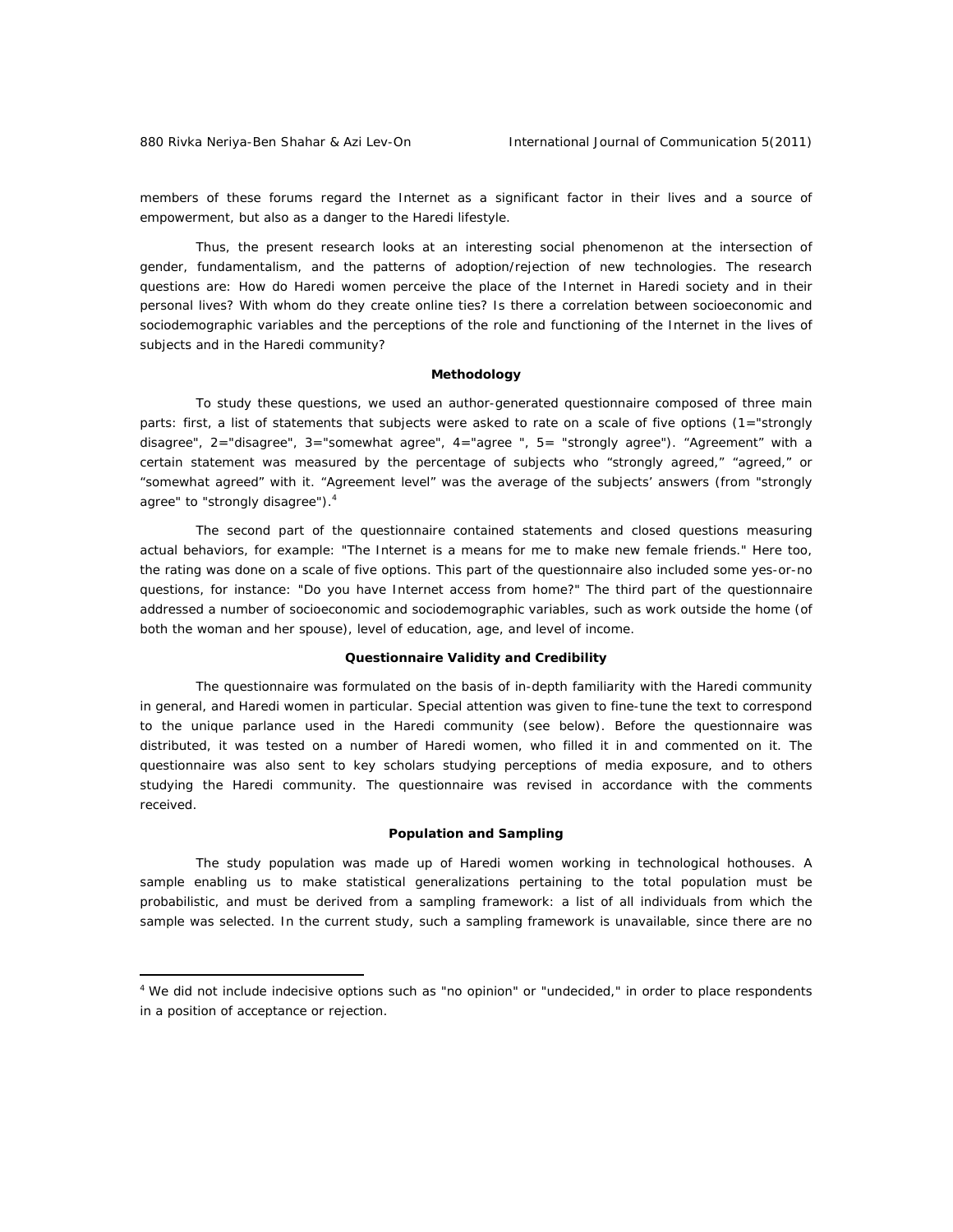International Journal of Communication 5 (2011) Gender, Religion, and New Media 881

 $\overline{a}$ 

lists of Haredi women working in technological hothouses. Instead, we used a non-probabilistic volunteer sample.

Questionnaires were distributed in several technological hothouses by research assistants who are religious observants. Respondents received general information about the study and were asked to fill in the questionnaires. Since the women employed in the hothouses also include a small percentage of non-Haredi religious women, the research assistants emphasized that the questionnaire was aimed exclusively at Haredi women; this was stated at the beginning of the questionnaire as well. Every woman who filled in the questionnaire (they did so on their lunch breaks) received 20 shekels as compensation. It was expressly stated that there were no correct or incorrect answers and that there was no connection between the answers and the payment. Filling in the questionnaires usually took 10–15 minutes. Overwhelmingly, those women approached chose to take part.

The sample included 156 women with the following characteristics: 20% (28) had an academic degree (or an equivalent thereof).<sup>5</sup> The average number of years of schooling was 14.01. The average age was 28.95 (range: 19–61), relatively young and therefore the average number of children––2.91––was comparatively low for the Haredi sector. Ninety-four percent (146) were married and the rest were single or divorced. The women belonged to all sects that comprise the Haredi community, with 52% Lithuanians (80), 11% (17) Hassidic, 20% (30) Sephardic. Sixty-three percent (99) were born in Israel, 23% (36) were born in the United States. The fathers of 33% (52) were born in Israel, while the fathers of 23% (36) were born in the United States.

# **Research Process**

The research process involved three main stages: mapping the sites where data could be collected, namely technological hothouses designed for Haredi women; contacting the managements and obtaining their approval to distribute the questionnaires; and finally, collecting the data in five locations.<sup>6</sup>

#### **Methodological Concerns**

Studies of closed religious communities pose a unique challenge for researchers. Haredi society, and Haredi women in particular, are strongly influenced by codes of modesty in speech and behavior, and it is rather difficult to get subjects to participate in studies (Gurovich & Cohen-Kastro, 2004; Neriya-Ben Shahar, 2008). We anticipated that four factors would help overcome such obstacles:

A. Anonymity: Respondents were promised complete anonymity. The emphasis on anonymity also appeared in two different places in the questionnaire.

<sup>&</sup>lt;sup>5</sup> Ultra-Orthodox rabbis instruct their followers not to learn in universities or colleges. There is an agreement between the Ministry of Education and the ultra-Orthodox sector by which women can instead participate in "degree equivalent" programs, composed of classes in ultra-Orthodox institutions and in groups of women only.

<sup>6</sup> Citibook offers outsourcing services to companies abroad, especially in real estate. A total of 110 women work in the Modiin Ilit branch and 30 in the Beitar Ilit branch. Malam issues pay slips. The branch in Beitar Ilit employs 25 women. Geoda creates digital archives and scans documents for the Israeli Ministry of Justice. The Elad branch employs 70 women. Visa CAL issues credit cards. The branch in Modiin employs 56 women.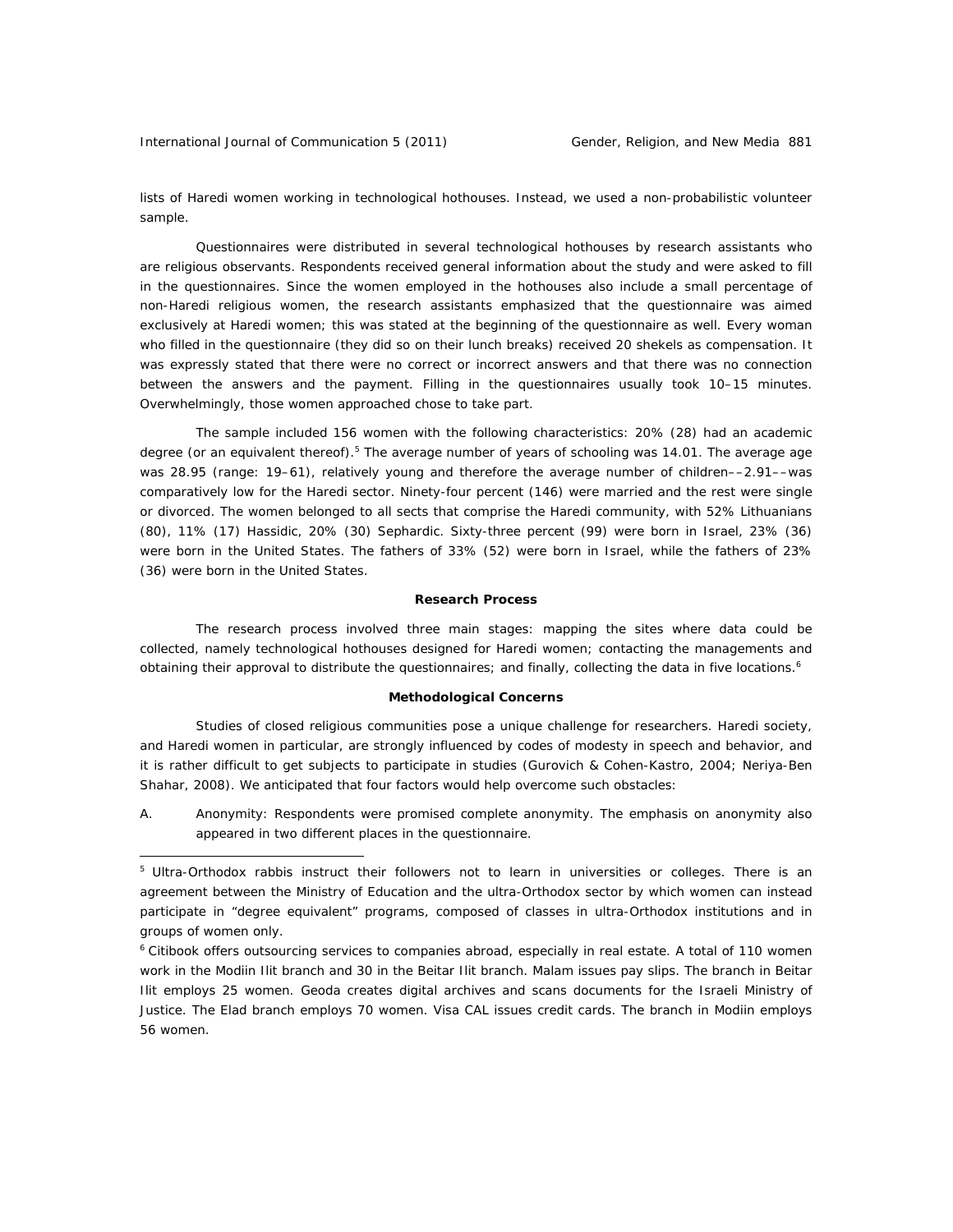- B. Sensitivity to the unique characteristics of the Haredi community: The questionnaire used a high register, without any slang or expressions that might be considered immodest.
- C. Data collection sites: The questionnaires were distributed in the workplaces after informing managers in advance about the date. Thus, subjects filled in the questionnaires in a familiar and "protected" environment. In a few other workplaces to which we applied, the managers agreed that we could distribute the questionnaires and return the following day to collect them in order to avoid commotion and prevent any encroachment on working hours. It was decided to give up this possibility, as we were concerned that taking the questionnaires home might involve conformity pressures leading to dishonest answers.
- D. Choosing the interviewers: Research assistants who distributed and collected the questionnaires were observant female students, dressed modestly.

#### **Findings and Discussion**

The presentation of findings is divided into three parts: (1) Ideology: Women's ideological conceptions and attitudes regarding the Internet; (2) Practice: Computers and the Internet in everyday life; (3) The meeting between ideology and practice: Conflict, tension, and integration.

# *1. Ideology: Women's Ideological Conceptions and Attitudes Regarding the Internet*

1A. Women's perceptions of rabbis' positions regarding the Internet

A key aspect of Haredi ideology is the centrality of the rabbinical leaders, some of whom are called "great men" (in the study of the *Torah*). The sages' interpretation of sacred texts determines the forms of observance of the religious precepts, as well as believers' decisions on personal, economic, and political matters (Caplan, 1992).

When studying the penetration of a new technology into a religious group, one should determine who is entitled to provide the legitimate translation of sacred texts, and analyze the spiritual and moral codes that administer the practices of and negotiation with the technology (Campbell, 2010). Due to their unique role, the "great men" determine the acceptance/rejection of new technologies. Hence, it is important to study how women perceive their positions about the Internet.

Respondents were asked how they perceived the rabbis' attitude toward the Internet. Three statements on a continuum from strict to permissive were formulated. Forty-eight percent (73) of respondents agreed with the moderate statement: "To the best of my knowledge, the rabbis in my social milieu permit the use of the Internet when needed" (average agreement=2.61, SD=1.28). Seventy-eight percent (120) of the respondents agreed with the intermediate statement (average agreement=3.49, SD=1.13), "From what I understand, the rabbis in my social milieu permit the use of the Internet for work purposes only." Thirty percent (46) of respondents agreed with the strictest statement: "To the best of my knowledge, the rabbis in my social milieu do not permit the use of the Internet for any purpose whatsoever" (average agreement=2.37, SD=1.27). No correlation was found between the sect to which the women belong and their interpretation of rabbis` position toward the Internet.

Nearly one-third of respondents (46) agreed with the strictest statement according to which the rabbis "do not permit the use of the Internet for any purpose whatsoever." Apparently women's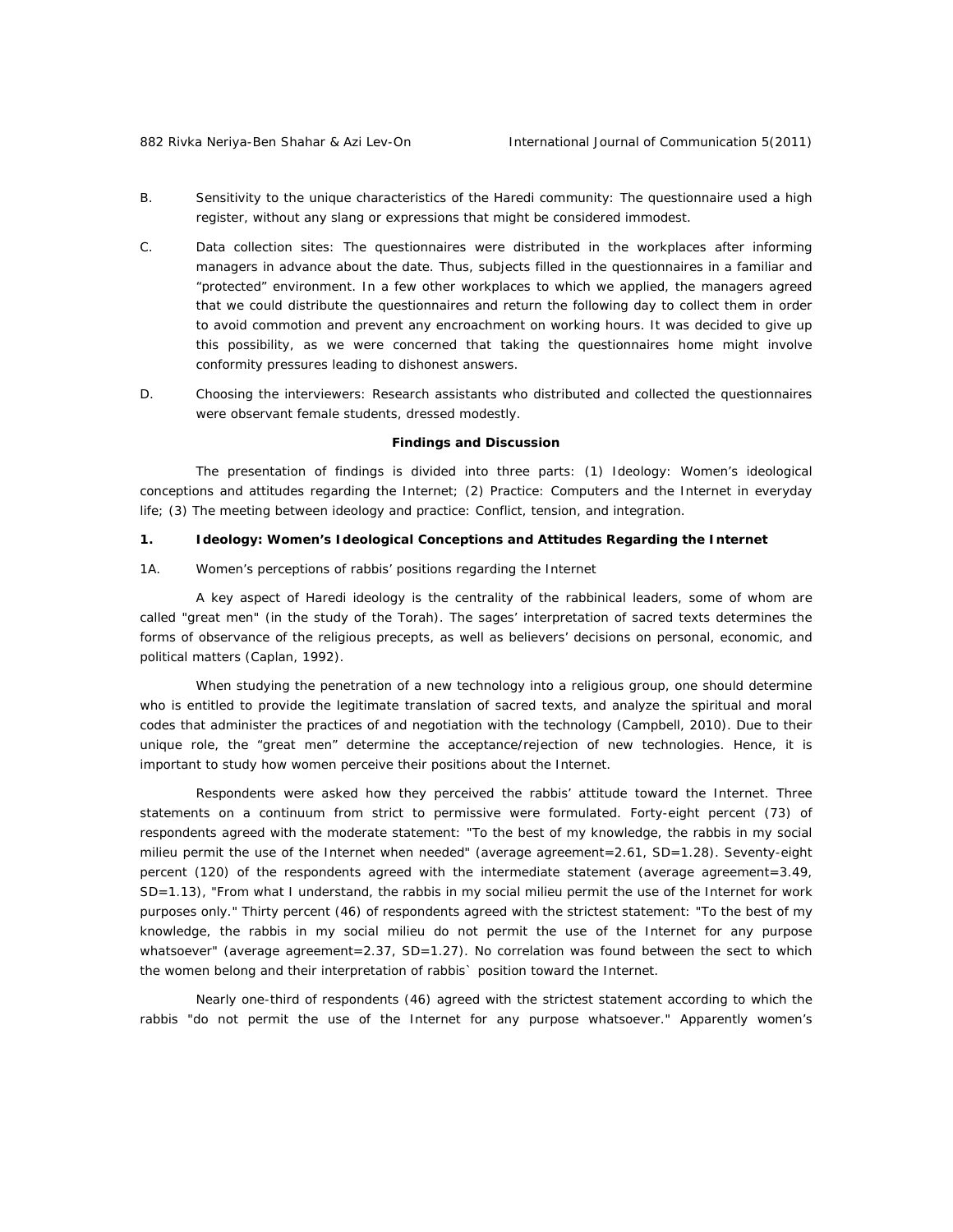interpretation of the rabbis' position toward the Internet as stringent and restrictive is based on one of the central ideological values of Haredi society: strict and punctilious religious observance. Still, 27% (12) of the women who agreed with the strictest statement have Internet access at home.

#### IB. The Internet endangers the Haredi community

Next, we examined the ideological attitudes of the women toward the threat that the Internet poses to the ultra-Orthodox community. The majority of women regarded the Internet as a danger to the Haredi society. Ninety percent (137) of the women agreed with the statement: "I think the Internet constitutes a danger to the Haredi lifestyle" (average agreement: 4.18, SD=1.08). Seventy-five percent (116) agreed with the statement: "I think the Internet is as dangerous as the cell phone because it enables to contact other people" (average agreement=3.74, SD=1.41). Ninety-five percent (149) agreed with the statement: "I think the Internet is as dangerous as television because it enables people to view and hear prohibited content" (average agreement=4.52, SD=0.89). No correlation was found between the religious sect of respondents and the perception of the Internet as dangerous.

The fact that a large majority of women agreed with the statements declaring the Internet, the cell phone, and television as dangers to the Haredi lifestyle bears witness to an ideology characterized by fear and segregation. But the fact that almost all the respondents approved of use of the Internet to work and support their families also corresponds to the attitude of some rabbis as expressed in the decree of the "rabbinical committee on matters of communication." All of the above demonstrates a pragmatic outlook, distinguishing the Internet as a tool for employment from its uses as a means of communication.

#### **2. Practice: Computers and the Internet in everyday life**

#### 2A. Computers at home

Sixty-one percent (95) of respondents have a computer at home, 57% (53) of whom have Internet access. Twenty-six percent (22) of the women possessing a computer have an academic degree, compared to 11% (6) of the women who do not possess a computer; the majority, 76% (70) were born outside Israel. Having a computer at home is correlated with the husband's occupation  $(\chi^2(1) = 8.22, P <$ .01); husbands of 55% (41) of the women with a computer at home are Yeshiva students, compared to 79% (42) of the husbands of women who do not have a computer. No correlation was found between the sect to which the women belong and having a computer at home.

#### 2B. Internet access at home

Thirty-five percent (53) of respondents answered affirmatively to the question: "Do you have Internet access at home?" No correlation was found between the sect to which the women belong and their having Internet access at home.

To create a profile of women with Internet access at home, we used the  $\chi^2$  test to examine correlations between Internet access at home and certain sociodemographic variables. Correlations were found between Internet access at home and the following variables:

• The main occupation of the husband  $(\chi^2(1) = 16.1, P < .001)$ . Among women with Internet access at home, 41% (17) of the husbands were Yeshiva students, compared to 78% (66) of the husbands of women who do not have Internet access.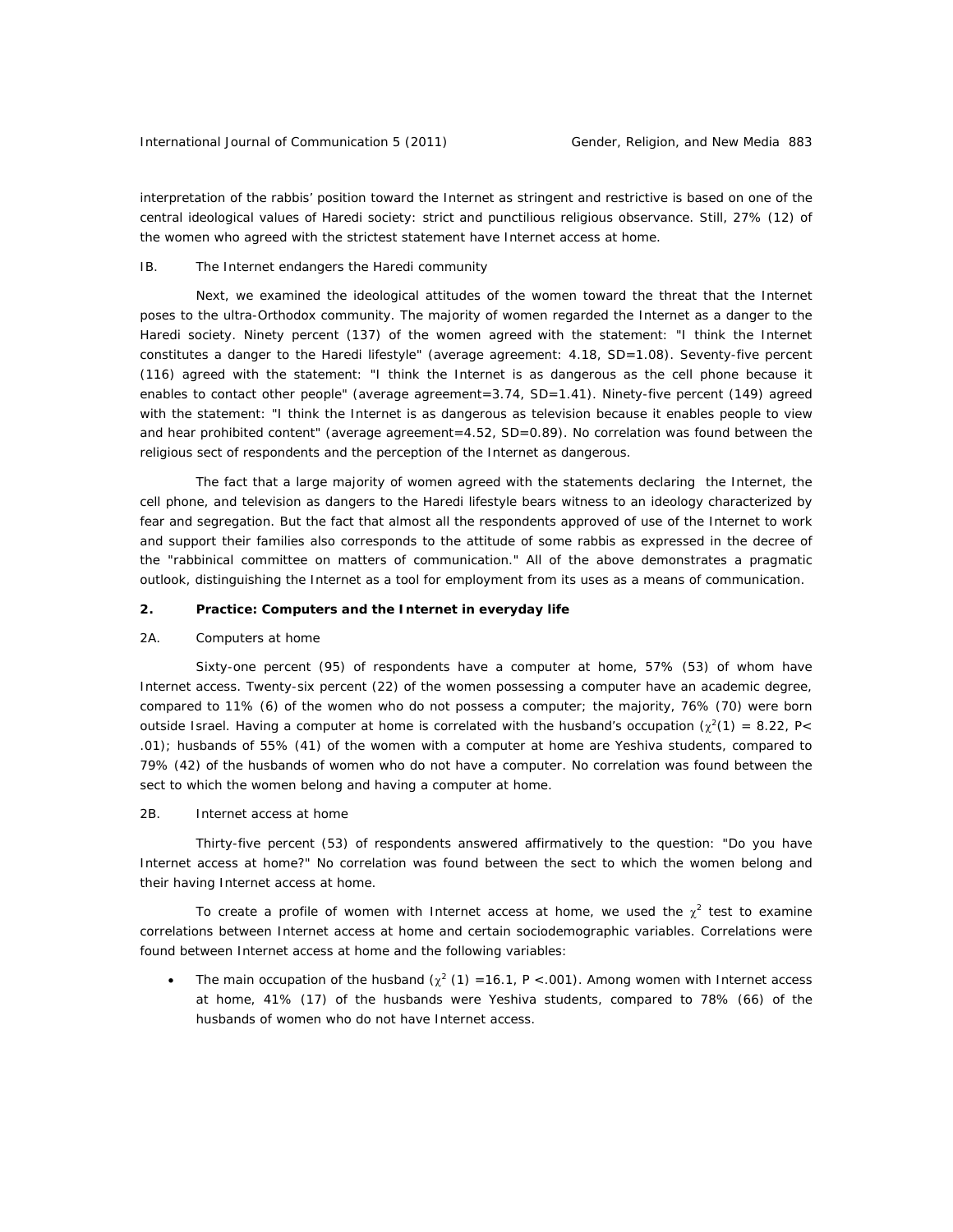- Academic degree  $(\chi^2(1) = 13.98, P<.01)$ . Thirty-one percent (15) of the women with Internet access at home have an academic degree, compared to 15% (13) of those without Internet access at home.
- Country of birth  $(\chi^2)(2) = 13.98$ , P<.001). Fifty-seven percent (30) of the women with Internet access at home were born outside Israel, compared to 26% (26) of those without Internet access at home.
- Father's country of birth  $(\chi^2(2) = 9.72, P<.01)$ . Eighty-three percent (43) of the fathers of women with Internet access at home were born abroad, compared to 57% (55) of the fathers of women without Internet access at home.

Table 1 presents the means and standard deviations of participants' levels of agreement with the statements. The middle columns refer to the levels of agreement of women with a computer at home, without a computer at home, with Internet access from home, and without Internet access from home. Ttests for independent samples were used to compare the levels of agreement with the various statements between (a) women with a computer at home, and women without a computer at home; as well as between (b) women with Internet access at home, and women without Internet access at home.

|                   |                          |                   | <b>With</b> |           | <b>Without</b> |           |                  |                      |           |           |           |
|-------------------|--------------------------|-------------------|-------------|-----------|----------------|-----------|------------------|----------------------|-----------|-----------|-----------|
|                   |                          |                   | Computer    |           | Computer       |           |                  | <b>With Internet</b> |           |           |           |
|                   |                          | $\tau$            | M           | <b>SD</b> | M              | <b>SD</b> | $\tau$           | M                    | <b>SD</b> | M         | <b>SD</b> |
| <b>A.</b>         | In my opinion, the       | 4.8 ***           | 4.11        | 1.12      | 4.74           | .68       | $3.87***$        | 3.92                 | 1.18      | 4.58      | .85       |
| <b>Statements</b> | Internet can weaken      | $(df=15)$         | $(N=92)$    |           | $(N=61)$       |           | (df <sup>2</sup> | $(N=51)$             |           | $(N=99)$  |           |
| about             | people religiously       | 1)                |             |           |                |           | $=148$           |                      |           |           |           |
| dangers           | I feel that the Internet | $2.28*$           | 2.82        | 1.39      | 3.34           | 1.34      | $3.47**$         | 2.52                 | 1.29      | 3.31      |           |
| related to the    | weakens me               | $(df=14)$         | $(N=93)$    |           | $(N=58)$       |           | $(df=14)$        | $(N=52)$             |           | $(N=97)$  |           |
| <b>Internet</b>   | religiously              | 9)                |             |           |                |           | 7)               |                      |           |           |           |
|                   | In my opinion, Kosher    | $3.16***$         | 3.21        | 1.16      | 2.58           | 1.26      | $3.87***$        | 3.47                 | 1.1       | 2.71      | 1.22      |
|                   | Internet that utilizes   | $(df=15$          | $(N=94)$    |           | $(N=60)$       |           | $(df = 14)$      | $(N=53)$             |           | $(N=98)$  |           |
|                   | approved filtering       | 2)                |             |           |                |           | 9)               |                      |           |           |           |
|                   | technologies is not      |                   |             |           |                |           |                  |                      |           |           |           |
|                   | dangerous                |                   |             |           |                |           |                  |                      |           |           |           |
|                   | I think the Internet     | 5.29 ***          | 3.87        | 1.2       | 4.66           | .63       | 3.98 ***         | 3.66                 | 1.31      | 4.45      | .89       |
|                   | constitutes a danger     | $(df = 15)$       | $(N=93)$    |           | $(N=59)$       |           | $(df = 14)$      | $(N=53)$             |           | $(N=97)$  |           |
|                   | to the Haredi lifestyle  | $\left( 0\right)$ |             |           |                |           | 8)               |                      |           |           |           |
|                   | I think the Internet is  | $3.96***$         | 4.33        | 1.01      | 4.82           | .53       | $2.32*$          | 4.26                 | 1.07      | 4.65      | .75       |
|                   | as dangerous as          | $(df=15)$         | $(N=95)$    |           | $(N=61)$       |           | $(df = 15)$      | $(N=53)$             |           | $(N=100)$ |           |
|                   | television because it    | 4)                |             |           |                |           | 1)               |                      |           |           |           |
|                   | enables people to        |                   |             |           |                |           |                  |                      |           |           |           |
|                   | view and hear            |                   |             |           |                |           |                  |                      |           |           |           |
|                   | prohibited content       |                   |             |           |                |           |                  |                      |           |           |           |

# *Table 1. Differences Between Women With and Without Internet and Computers at Home.*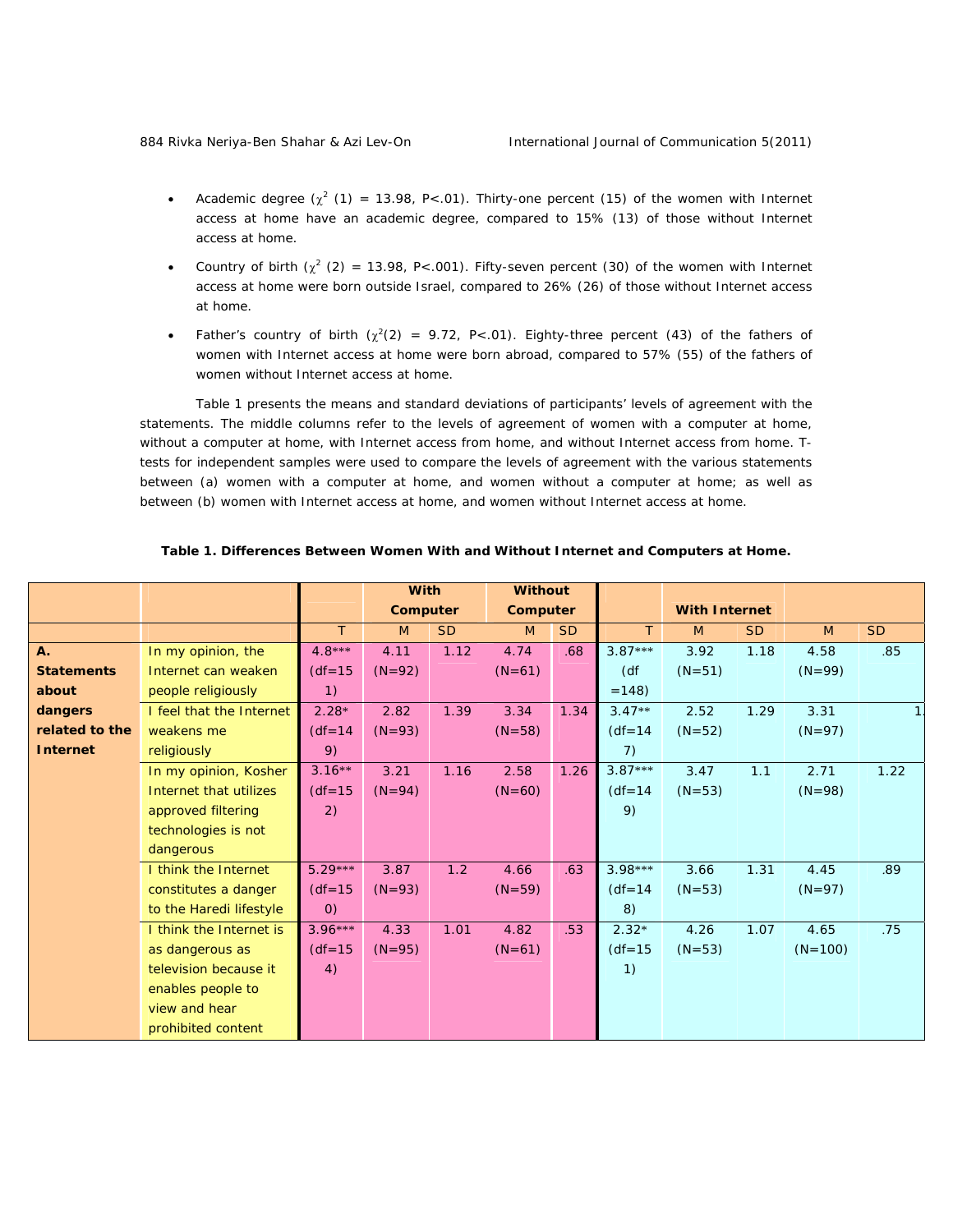|                   | In my opinion, the       | 3.97***     | 3.41     | 1.44 | 4.27     | 1.21 | $3.21**$    | 3.23     | 1.48 | 4.01     | 1.32 |
|-------------------|--------------------------|-------------|----------|------|----------|------|-------------|----------|------|----------|------|
|                   | Internet is as           | $(df = 15)$ | $(N=95)$ |      | $(N=59)$ |      | $(df = 14)$ | $(N=53)$ |      | $(N=98)$ |      |
|                   | dangerous as the         | 2)          |          |      |          |      | 9)          |          |      |          |      |
|                   | cellular phone           |             |          |      |          |      |             |          |      |          |      |
|                   | because it enables       |             |          |      |          |      |             |          |      |          |      |
|                   | people to contact        |             |          |      |          |      |             |          |      |          |      |
|                   | other people             |             |          |      |          |      |             |          |      |          |      |
| <b>B.</b>         | In my opinion, the       | $2.45*$     | 3.12     | 1.16 | 3.59     | 1.16 | $2.56*$     | 2.98     | 1.13 | 3.48     | 1.17 |
| <b>Statements</b> | Internet should be       | $(df=15$    | $(N=93)$ |      | $(N=59)$ |      | $(df = 14)$ | $(N=53)$ |      | $(N=97)$ |      |
|                   |                          |             |          |      |          |      |             |          |      |          |      |
| about             | used only at the         | O           |          |      |          |      | 8)          |          |      |          |      |
| restrictions      | workplace                |             |          |      |          |      |             |          |      |          |      |
| on Internet       | I think there is no      | $2.31*$     | 3.12     | 1.35 | 4.43     | 1.11 | $3.49**$    | 3.33     | 1.32 | 4.12     | 1.28 |
| usage             | room for the Internet    | $(df = 15)$ | $(N=93)$ |      | $(N=60)$ |      | $(df = 14)$ | $(N=51)$ |      | $(N=99)$ |      |
|                   | in the Haredi            | 1)          |          |      |          |      | 8)          |          |      |          |      |
|                   | household                |             |          |      |          |      |             |          |      |          |      |
|                   | To the best of my        | $2.31*$     | 2.8      | 1.26 | 2.32     | 1.26 | $2.71**$    | 3.02     | 1.3  | 2.42     | 1.24 |
|                   | knowledge, the rabbis    | $(df=15$    | $(N=92)$ |      | $(N=60)$ |      | $(df = 14)$ | $(N=51)$ |      | $(N=98)$ |      |
|                   | in my social milieu      | 0)          |          |      |          |      | 7)          |          |      |          |      |
|                   | permit the use of the    |             |          |      |          |      |             |          |      |          |      |
|                   | Internet when needed     |             |          |      |          |      |             |          |      |          |      |
| C.                | I feel that the Internet | $2.57*$     | 3.83     | 1.18 | 3.29     | 1.33 | $3.02**$    | 4.04     | 1.1  | 3.43     | 1.29 |
| <b>Positive</b>   | enables me to achieve    | $(df = 15)$ | $(N=94)$ |      | $(N=58)$ |      | $(df = 14)$ | $(N=53)$ |      | $(N=96)$ |      |
| statements        | things I was unable to   | (0)         |          |      |          |      | 7)          |          |      |          |      |
| about the         | achieve before           |             |          |      |          |      |             |          |      |          |      |
| <b>Internet</b>   |                          | $2.73**$    | 3.34     | 1.26 | 2.75     | 1.31 | 5.84 ***    | 3.87     | 1.08 | 2.72     | 1.23 |
|                   |                          | $(df = 14)$ | $(N=93)$ |      | $(N=57)$ |      | $(df = 14)$ | $(N=52)$ |      | $(N=95)$ |      |
|                   | I think that I am        | 8)          |          |      |          |      | 5)          |          |      |          |      |
|                   | capable of controlling   |             |          |      |          |      |             |          |      |          |      |
|                   | the content to which I   |             |          |      |          |      |             |          |      |          |      |
|                   | am exposed online        |             |          |      |          |      |             |          |      |          |      |
|                   | I feel that the Internet | $3.65***$   | 2.51     | 1.78 | 1.78     | 1.07 | 4.22 ***    | 2.85     | 1.37 | 1.91     | 1.1  |
|                   | enables me to rest       | $(df=14)$   | $(N=94)$ |      | $(N=54)$ |      | $(df = 14)$ | $(N=53)$ |      | $(N=92)$ |      |
|                   | and relax                | 6)          |          |      |          |      | 3)          |          |      |          |      |
| D.                |                          | $2.6*$      | 2.54     | 1.98 | 1.98     | 1.1  | $2.48*$     | 2.7      | 1.52 | 2.09     | 1.2  |
| <b>Statements</b> |                          | $(df=14)$   | $(N=92)$ |      | $(N=54)$ |      | $(df = 14)$ | $(N=53)$ |      | $(N=90)$ |      |
| about online      | I am in contact          | 4)          |          |      |          |      | 1)          |          |      |          |      |
| social ties       | with other               |             |          |      |          |      |             |          |      |          |      |
|                   | women online             |             |          |      |          |      |             |          |      |          |      |
|                   | I am in                  | $2.36*$     | 2.31     | 1.41 | 1.79     | 1.16 | $2.27*$     | 2.46     | 1.47 | 1.91     | 1.23 |
|                   | contact                  | $(df = 14)$ | $(N=90)$ |      | $(N=53)$ |      | $(df=13$    | $(N=52)$ |      | $(N=88)$ |      |
|                   | with other               | 1)          |          |      |          |      | 8)          |          |      |          |      |
|                   | people online            |             |          |      |          |      |             |          |      |          |      |
|                   |                          |             |          |      |          |      |             |          |      |          |      |

 $*p<.05, **p<0.01, **p<.001$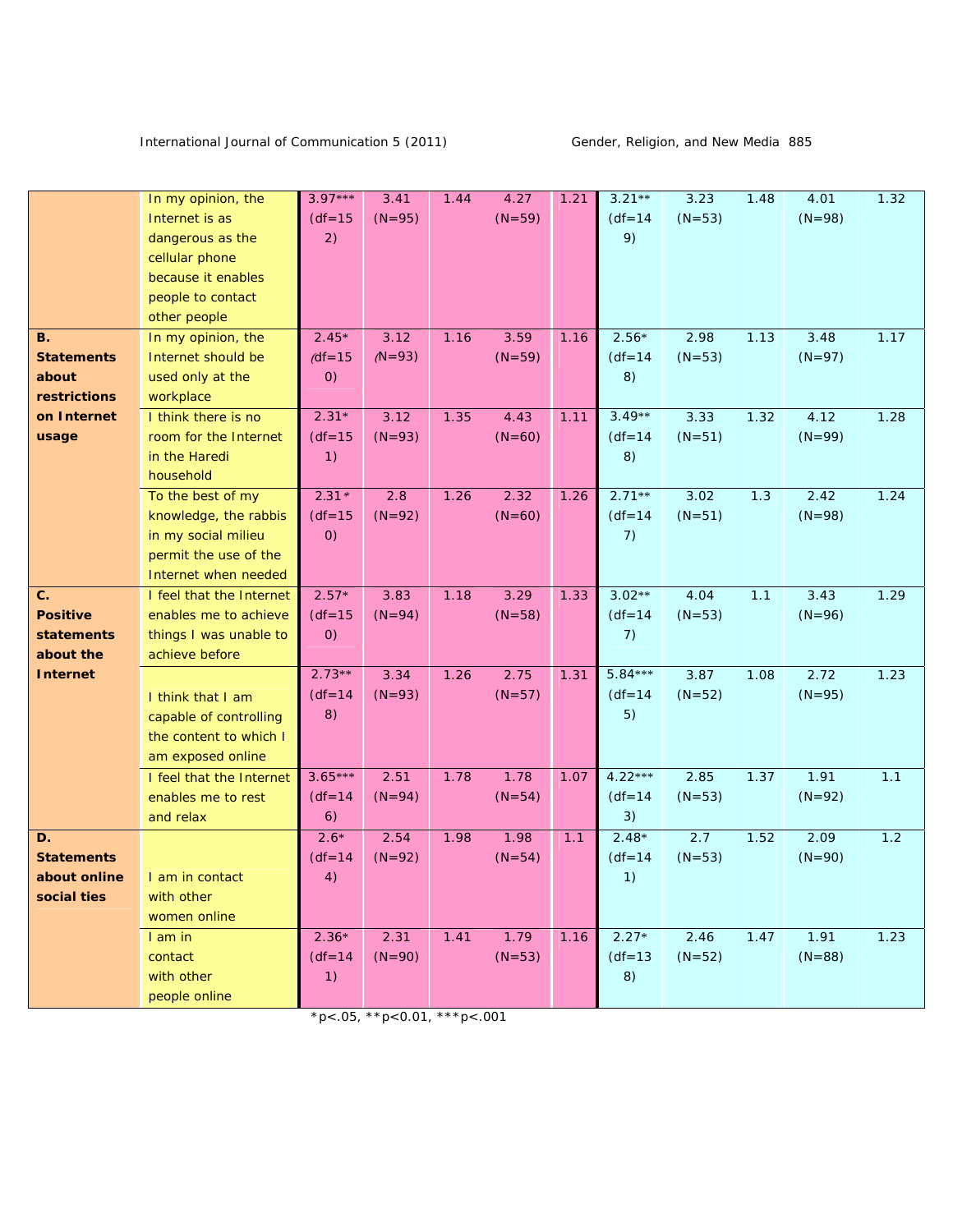The literature review and the analysis of the groups of statements suggest the following patterns (according to the framework proposed by Campbell, 2010):

- *Religious tradition and history*, with regard to new types of media (such as television and mobile phones, which allow dangerous content into the home) demonstrate resistance and principled rejection (Deutsche, 2009). This tradition corresponds to the relative agreement with the statements regarding the dangers of the Internet, particularly statements that compare it to television and mobile phones.
- *Contemporary community values and priorities:* Along with external supervision, the ultra-Orthodox emphasize the significance of self-control and restrictiveness. To help ensure selfcontrol, introducing television into an ultra-Orthodox home is forbidden, and many orthodox people use a "kosher" mobile phone or content-restricted Internet services. These values are manifest in the statements about the dangers of the Internet and its comparison to TV and the mobile phone, three technologies that the ultra-Orthodox use in limited fashion.
- *The negotiation and innovation of technology by the community, and the communal discourse applied to justify its use,* are manifested in the last two groups of statements that point to the positive traits of the Internet and the social connections provided by its use. The relative agreement with these statements demonstrates that, despite being an enclave culture, the ultra-Orthodox community undergoes a process of "Israelization" and conditionally adapts to various cultural and technological changes (Caplan, 2007).

A key finding from Table 1 is that women owners of a computer and/or an Internet connection are less fearful of their dangers and less supportive of the restrictions on Internet access. They are more disposed to perceive the Internet as a positive tool, and use it to create more social connections.

When analyzing the first group of statements, dealing with dangers related to the Internet, it is evident that the women who do not own a computer and/or an Internet connection perceive the Internet as having a religiously undermining effect (on themselves as well as others), compared to women who do own a computer and/or an Internet connection. In contrast, women owners of a computer/Internet connection agree more with the statement that filtering technologies make the Internet "kosher" and harmless, and suggest that the new technology can be adapted to be congruous with the values of the community.

Statements pointing to danger to the ultra-Orthodox lifestyle, equating the Internet with television and mobile phones, are also significantly different among women who own a computer and/or an Internet connection, and women who do not. Here also, women with a computer/Internet connection perceive the Internet as less threatening to the ultra-Orthodox lifestyle.

The danger discourse is typical in the ultra-Orthodox community. It is related to its historical experiences in general, and to apprehension of novel technologies in particular (Campbell, 2010). It seems that the presence of a computer and/or an Internet connection in the home mitigates the feeling of danger, and women who use the Internet are aware of its advantages.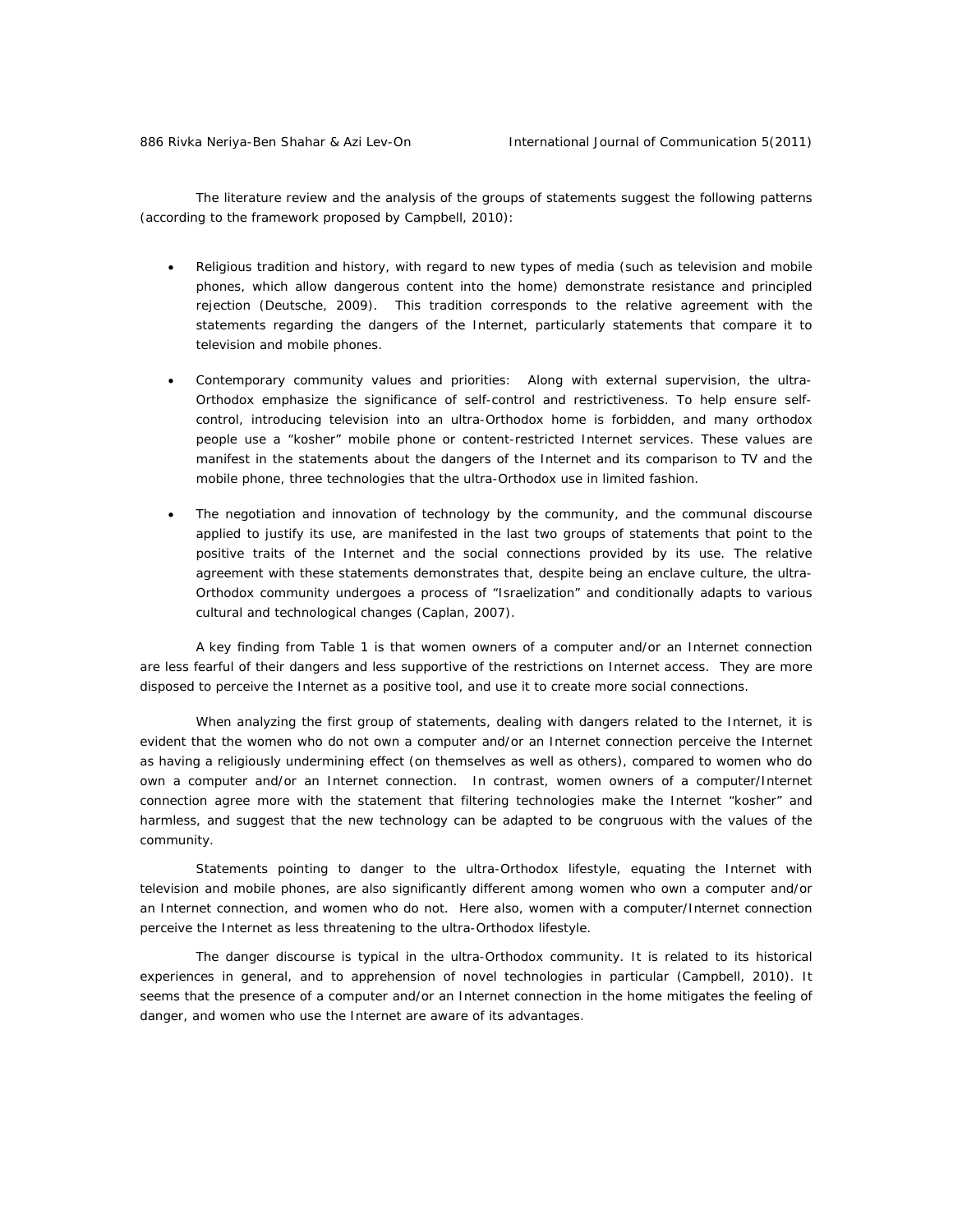The statements regarding imposing restrictions on the Internet are derived from the stringent and rigid religious discourse that characterizes the ultra-Orthodox community. It is not surprising that the women who do not own a computer and/or an Internet connection agreed with the statements that there is no place for the Internet in the ultra-Orthodox home and that the Internet should be open only in the workplace, more than the women who do own a computer and/or have an Internet connection. In addition, the owners of a computer/Internet connection agree with the relatively liberal statement that perceives the rabbis as permitting use of the Internet according to needs, more than the women who do not own a computer and/or an Internet connection.

 In the group of positive statements toward the Internet, the same pattern is repeated; i.e., owners of a computer and/or Internet access agree with the statements that the Internet makes it possible for them to achieve things that they could not have achieved previously, and that it provides them with rest and relaxation, more than those without a computer/Internet connection. It may be that because of the benefits that the Internet introduces to subjects' lives, they develop a positive attitude toward it over time that reduces the feeling of apprehension.

 The last group of statements refers to attitudes regarding Internet social connections. The level of agreement among women who own a computer/Internet connection with the statements pointing to relations with various men and women is higher than among women who do not own a computer or have Internet access. Obviously, the presence of the technology in the home makes it possible for subjects to develop new connections. But one can also assume that the perception of the degree of legitimacy of creating and maintaining relationships with various men and women also increases with Internet access. This hypothesis, however, requires further support.

 Table 1 also demonstrates an interesting gap between statements regarding the perception of the Internet as weakening "people" in terms of religion, and weakening the respondent personally. This gap can be explained by the "third-person effect" (Davison, 1983, see later; see also Lev-On & Neriya-Ben Shahar, 2011b).

 The differences between women with/without the Internet *and* with/without a computer at home were significant across almost all statements in the questionnaire. But in three cases, significant differences were found between women with/without the Internet at home, *but not between women with/without computers at home*. This was the case in reference to the following three statements: "My female friends know that I use the Internet." "In my opinion, most Haredi people have Internet access at home," and "I think the Internet enables Haredi women to work and support their families" (see Table 2). These statements legitimize the Internet as a work tool as well as a part of the household, and demonstrate that Internet access may be, in places, more consequential than computer access alone for expressing social legitimacy, and for bridging the gap between ideology and practice.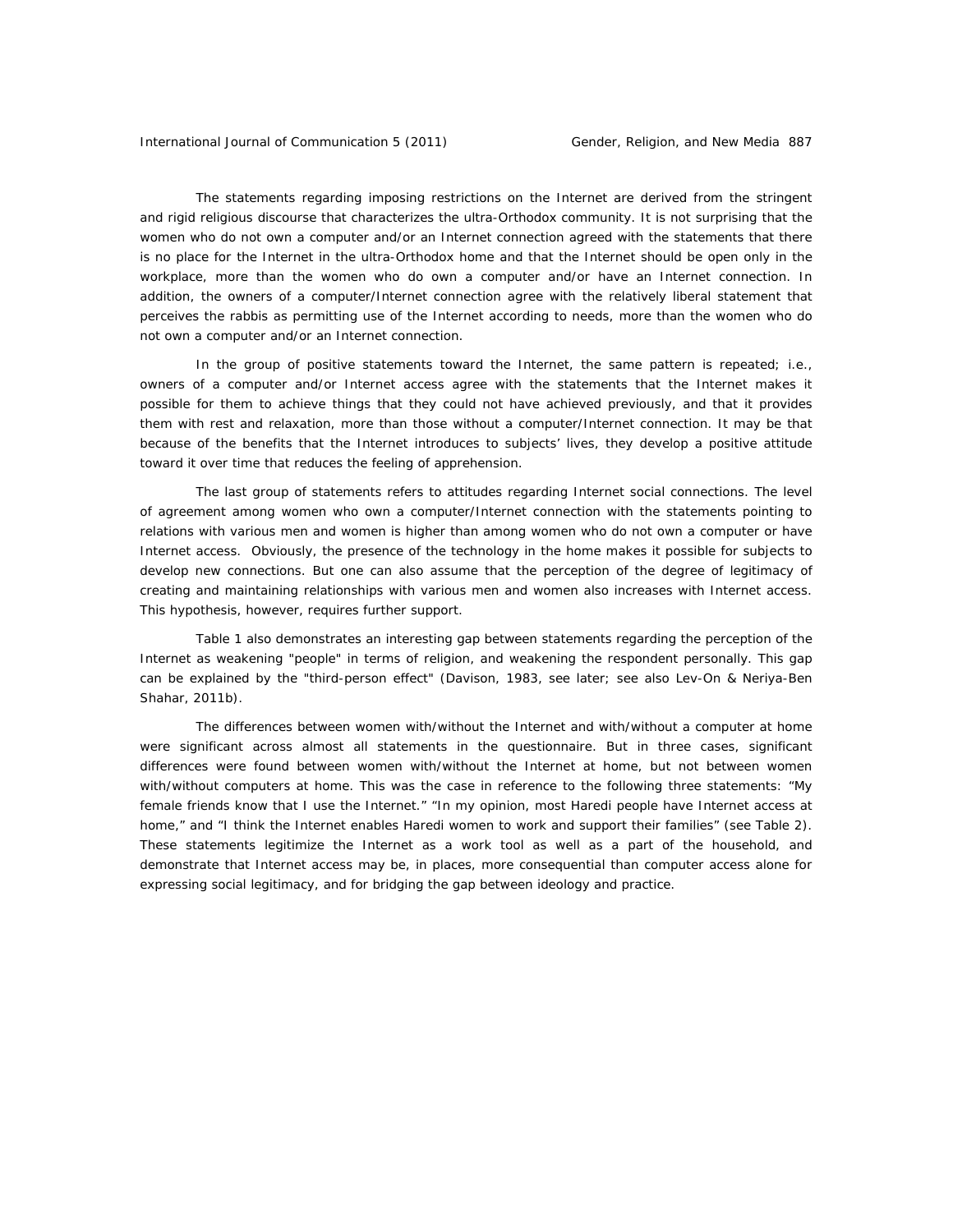|                         |            |           | <b>Without Internet</b> | <b>With Internet</b> |          |  |
|-------------------------|------------|-----------|-------------------------|----------------------|----------|--|
|                         | $\tau$     | <b>SD</b> | М                       | <b>SD</b>            | М        |  |
| My female friends know  | $3.91***$  | 1.51      | 2.99                    | 1.29                 | 3.94     |  |
| that I use the Internet | $(df=133)$ |           | $(N=82)$                |                      | $(N=52)$ |  |
| In my opinion, most     | $2.83**$   | .73       | 1.88                    | 1.11                 | 2.36     |  |
| Haredi people have      | $(df=150)$ |           | $(N=99)$                |                      | $(N=53)$ |  |
| Internet access at home |            |           |                         |                      |          |  |
| I think the Internet    | $5.12***$  | 1.07      | 2.76                    | .94                  | 3.62     |  |
| enables Haredi women to | $(df=148)$ |           | $(N=98)$                |                      | $(N=53)$ |  |
| work and support their  |            |           |                         |                      |          |  |
| families                |            |           |                         |                      |          |  |

# *Table 2. Statements in Reference to Which Significant Differences Were Found Only Between Women With and Without Internet at Home.*

 $*p$  <.05,  $*p$  < 0.01,  $**p$  <.001

#### 2C. Connections online

 Respondents were asked about the partners of their online interactions. Below are the levels of agreement with the following statements:

- 34% (49): I am in contact with other women online (average agreement=2.34, SD=1.37).
- 23% (33): I am in contact only with Haredi women online (average agreement=2.05, SD=1.21).
- 18% (26): The Internet enables me to make new female friends (average agreement=1.87,  $SD = 1.1$ ).
- 29%  $(41)$ : I am in contact with other people online (average agreement=2.12, SD=1.35).

Apparently women establish contacts with other women online, but most of them limit their contacts exclusively to Haredi women. The expression "other women" was chosen to enable the respondents to refer to non-Haredi women without expressly stating "religious (non-Haredi) or secular women."

For one-third of respondents, the Internet is used for contact with other people. This expression was chosen to include (with due caution) the possibility of contacts with Haredi and secular men. Here, too, no correlation was found between the sect to which the women belong and the patterns of establishing online contacts.

These results demonstrate that a significant group adopts the Internet in their daily practices. They use the computer and Internet not only for work and at the workplace, but introduce them into the home. These actions are carried out despite the perceived danger and in contradiction to rabbinical instructions. The data on online contacts demonstrate that for some, the Internet does not function strictly as a tool for obtaining information, but also for establishing contacts of various kinds.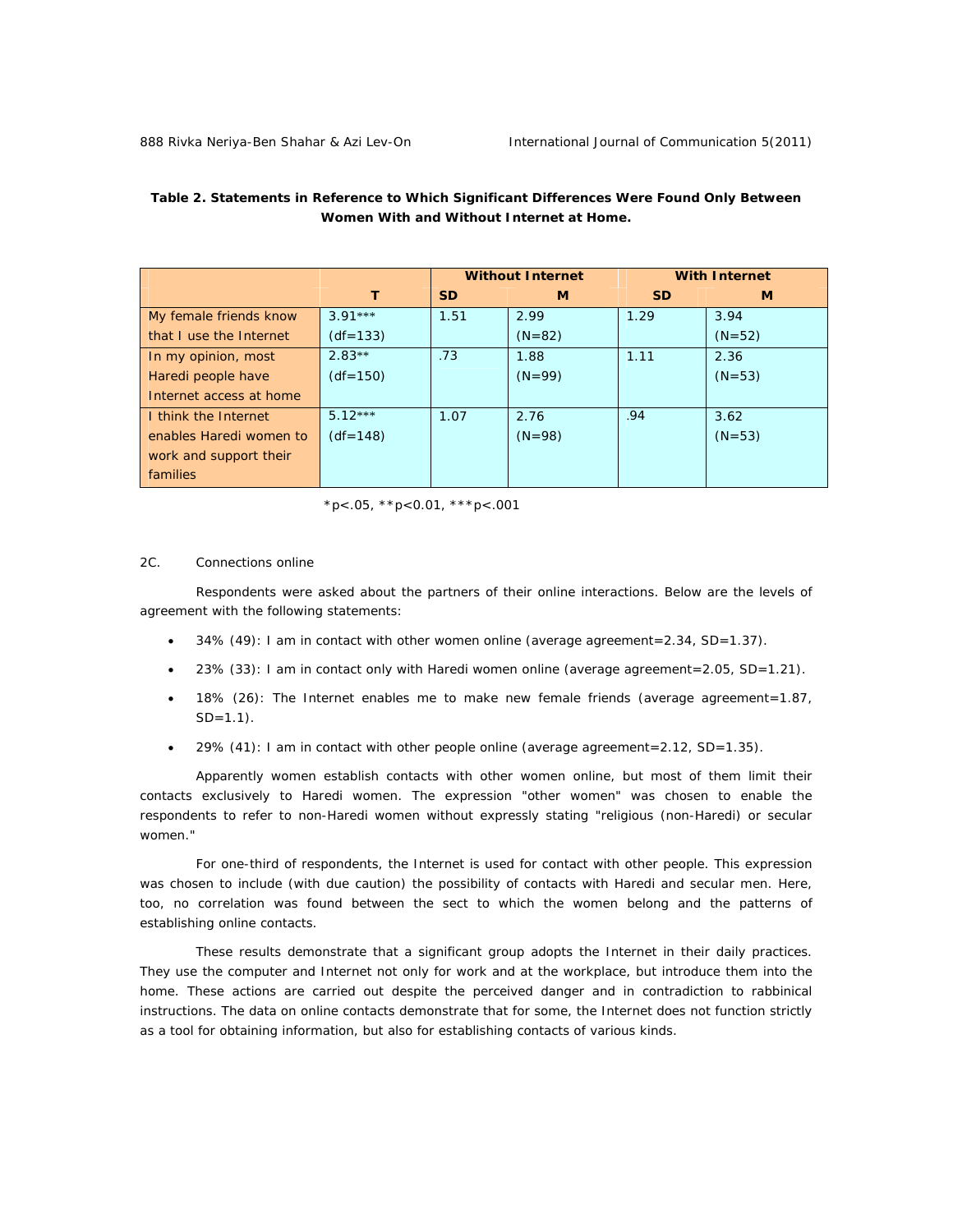# **3. When ideology and practice meet: Conflict, tension, and integration**

How do subjects handle the discrepancy between ideological opposition and practical adoption?

 The Haredim, like other fundamentalist communities, treat most new technologies with a conscious and sometimes open duality (Caplan, 2007; Blondheim & Caplan, 1993). The introduction of the Internet into Haredi communities illustrates a normative shift. In the past, the attitude toward communication technologies was marked by clear-cut boundaries: legitimization of the use of the tool, accompanied by total rejection of secular contents and adoption of "kosher" contents. Accordingly, the Haredim were opposed to television but adopted audio cassettes (Blondheim & Caplan, 1993); were opposed to reading secular newspapers but permitted to read Haredi newspapers; adopted landline telephones but opposed advanced-generation cellular phones, which are not strictly tools of communication, but also transmit content (Deutsche, 2009). The Internet blurs the boundaries, and it is almost impossible to use the technology and reject the content.

#### 3A. Dealing with the discrepancy by means of technological change

 Sixty percent (92) of the women agreed with the statement: "In my opinion, Kosher Internet that utilizes approved filtering technologies is not dangerous" (average agreement=2.97, SD=1.23). Arguably, this statement captures many Haredim's perception of technology: If it is possible to make the technological tool "kosher," its use should be permitted (with certain reservations) and it would no longer be considered dangerous. The patterns of use and consumption of the "Kosher Internet," and the attitudes and perceptions pertaining to it, require further quantitative and qualitative research.

3B. Dealing with the discrepancy by minimizing exposure to dangerous content

 The dangerous content which exists online, such as words of heresy, violence, and pornography, present a significant threat to Haredi ideology, and is commonly presented as an enemy; it is seen as a seducer of the "evil instinct," the control of which is part and parcel of religious observance. Haredi women observing the precepts of religious law (Halacha) and refraining from eating food that is not strictly kosher, should also be careful not to consume spiritual food that is not "kosher," such as communication messages and Internet sites. It is therefore expected that they would refrain from accessing sites containing forbidden content.

 Sixty-five percent (97) of the women agreed with the statement: "I think that I am capable of controlling the content to which I am exposed online" (average agreement=3.12, SD=1.31). Still, 73% (108) agreed with the practical statement: "It happens that I am exposed to inappropriate contents online (unintentionally)" (average agreement=3.5, SD=1.35). No significant differences were found in terms of the sects to which respondents belong.

 The Internet and the dangerous content that can be found (even unintentionally) online are perceived as a threat to the unique texture of Haredi society. This, perhaps, is the reason for the high level of agreement, 92% (141), with the statement: "I think that the Internet can weaken people religiously" (average agreement=4.36, SD=1.01). On the other hand, only 56% (85) agreed with the statement: "I feel that the Internet weakens me religiously" (average agreement=3.02, SD=1.39).

 Although the majority of respondents agree with both statements, the large and significant difference between the levels of agreement points to the existence of a "third-person effect" (Davison,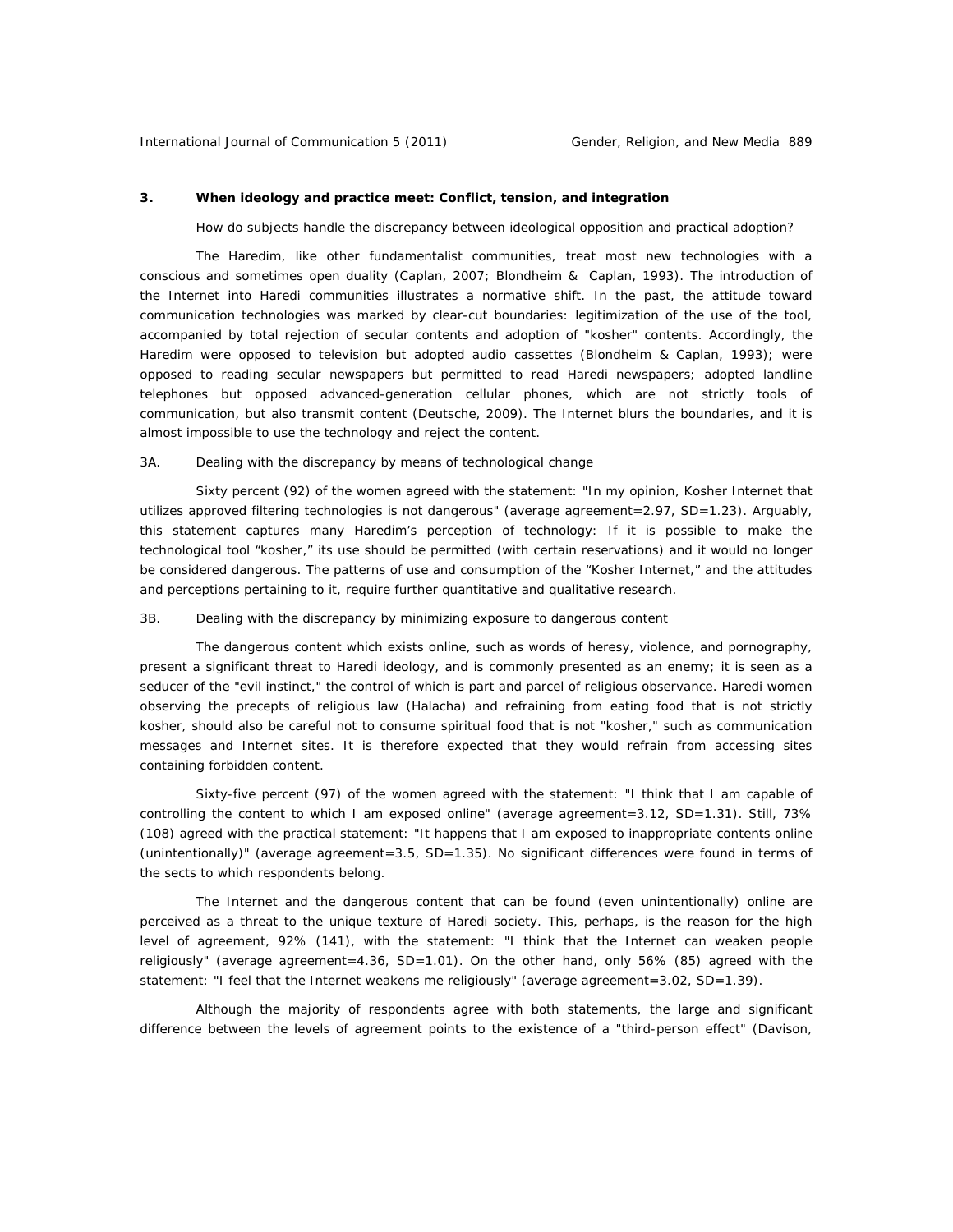1983), according to which individuals perceive communication messages as affecting others much more than themselves. This is particularly relevant for messages with a negative connotation, such as pornography and violence (for a meta-analysis of research into the third-person effect, see Paul, Salwen & Dupagne, 2000). Recent research shows that the effect also occurs with regard to the perception of the influence of pornographic content on the Internet (Lee & Tamborini, 2005; Lo & Wei, 2002). Our findings seem to conform to such earlier findings: The influence of the Internet is perceived as a threat in general, but more so to other members of the community than to the respondents.

 In spite of the threat and the need to control it, a considerable number of respondents acknowledged the advantages of the medium. Sixty-seven percent (103) agreed with the statement: "I think the Internet enables Haredi women to work and support their families" (average agreement=3.06, SD=1.12); 78% (118) agreed with the statement: "I feel that the Internet enables me to achieve things I was unable to achieve before" (average agreement=3.63, SD=1.27). And 34% (51) agreed with the statement: "I feel that the Internet enables me to rest and relax" (average agreement=2.24, SD=1.28). No correlation was found between the perception of the Internet as a tool with positive attributes and the sect that respondents belong to.

 Significant positive correlations were found between the levels of agreement with the statement: "I think the Internet enables Haredi women to work and support their families," and the statement: "In my opinion, most Haredi people have Internet access at home" (rp=.26, P<.01), as well as with the statement: "To the best of my knowledge, the rabbis in my social milieu permit the use of the Internet when needed" (rp=.28, P<.01). Significant negative correlations were found between the level of agreement with the same statement ("I think that the Internet enables Haredi women to work and support their families") and the statements: "I think there is no room for the Internet in a Haredi household" (rp=-.22, P<.01), and "I think the Internet can weaken people religiously" (rp=-.32, P<.01).

 Although these correlations are of moderate strength, they express a pragmatic attitude: Haredi women perceive the Internet as a tool enabling them to work, tend to think that most households have Internet access, and that rabbis permit use of this tool according to necessity. They tend to agree less with the statement that there is no room for the Internet in a Haredi household and that it is a tool prone to weaken people religiously.

# 3C. Dealing with the discrepancy by means of spatial separation

 Another possibility of dealing with the discrepancy between ideology and practice is by means of a spatial division between home and the outside world. The findings demonstrate that in contrast to the home, which must be defended, the workplace is perceived differently. Seventy-two percent (110) of the respondents agreed with the statement: "In my opinion, the Internet should be used only at the workplace" (average agreement=3.3, SD=1.13). Apparently, creating a total separation between home and workplace requires different levels of protection. In the private domain, the Internet is dangerous for two main reasons: the threat of exposing the children to dangerous contents, and the danger of personal exposure to dangerous content behind closed doors. The workplace is protected against these threats. The children are not there, and one cannot access prohibited content in a public and controlled environment. In this context, we found a significant correlation between the level of agreement with the statement: "In my opinion, the Internet can only be open in the workplace," and the level of agreement with the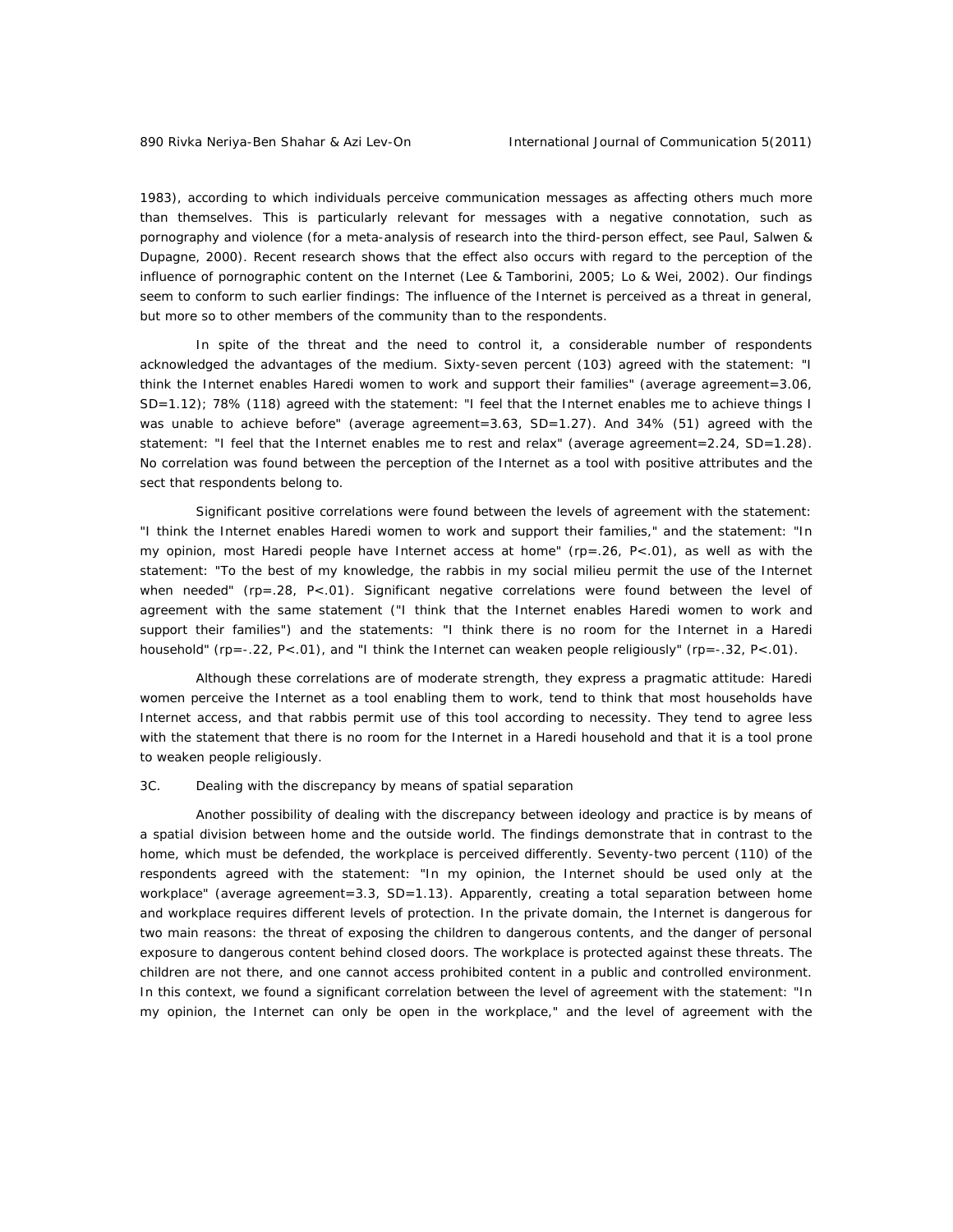International Journal of Communication 5 (2011) Gender, Religion, and New Media 891

statement: "To the best of my knowledge, the rabbis in my social milieu permit the use of the Internet for work purposes only" (rp=.32, P<.01).

 The common thread between the three strategies of dealing with the discrepancy between ideology and practice is that control can minimize the threat: control of the medium by making it "kosher"; control of the content by self-filtering prohibited content; and control of space by maintaining a "wall" between home and workplace. It appears that such control enables the respondents to move along with the "living religion" in the liminal space between strict ideological principles and the realities of everyday life.

# **Conclusions**

 We examined the attitudes and behaviors of women in a fundamentalist community with regard to new technology, and the implications of these attitudes and behaviors on processes of signaling and restructuring the boundaries of their community.

 Examining women's attitudes regarding the Internet reveals fundamentalist perceptions, which correspond to the "institutionalized religion" manifest in statements of rabbinical leaders. The respondents perceive the Internet as a danger to the Haredi community, and a threat to its boundaries. However, on the practical level, we found that almost two-thirds of respondents possess a computer at home, half of whom have Internet access. About one-third of the women establish contacts through the Internet, mostly with other women.

 Various discrepancies are manifest in our findings: between ideology and practice, for instance, between perceiving the Internet as dangerous but accessing it from home; between perceiving the Internet as a danger to people in general, but as a lesser danger to self; between the perceived ability to control undesirable content and the actual exposure to such content. Correlations were found between variables such as women's education and husbands' occupations, and ideological and behavioral openness towards the Internet.

 We looked for correlations between the sect to which women belong (Chassidic, Lithuanian, Sephardi and others) and the levels of agreement to various statements regarding the Internet. But despite considerable differences between various sects found in earlier studies (Friedman, 1991; Neriya-Ben Shahar, 2008), the findings in the current study are weak and insignificant. The explanation may lie in the characteristics of the research population, namely women who choose to work in a novel and unique environment. Possibly their common denominators are more significant than the differences in the Haredi world outside the workplace.

 An interesting aspect of the study regards the ways of coping with the discrepancies between ideology and practice (Caplan, 2007). Women are aware of the fact that real life requires them to get an education, to work and to possess a computer and possibly even have Internet access at home. The ideological narrative keeps them within the protective boundaries of their community and they regard their behavior as adjusting to the demands of reality.

 When combining the two theoretical narratives of the present study––dealing with the gap between ideology and practicality, and Campbell's RSST approach (2010)––the following picture emerges: The historical and moral background of the ultra-Orthodox community is manifested through ideology.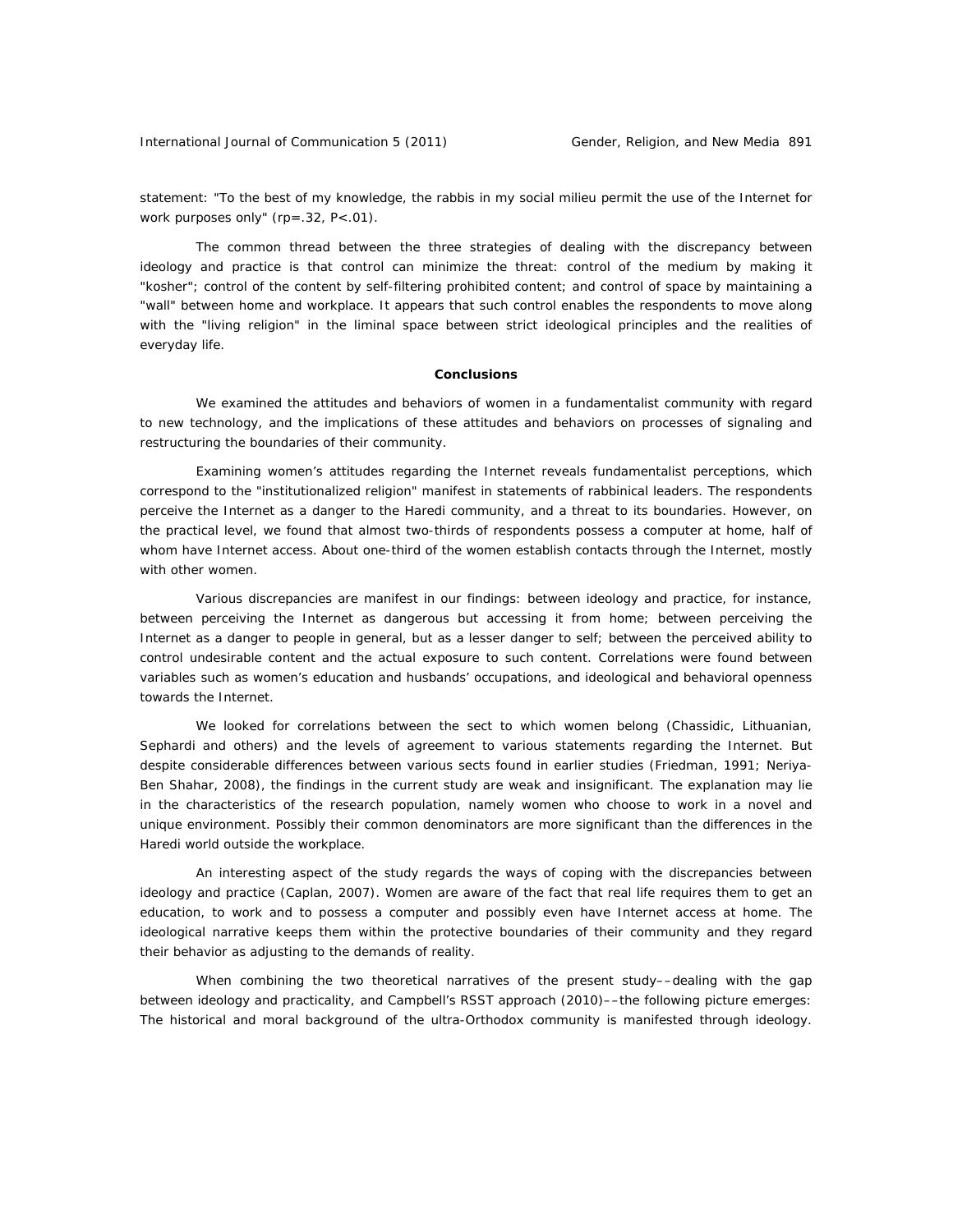The community is fearful of the permeation of secular and Western content, and emphasizes the need to obey the judgment of the rabbis. Nevertheless, a spirited negotiation or dialogue takes place regarding the use of technology, which in fact enters into many ultra-Orthodox homes. This is expressed by ownership of a computer and/or an Internet connection, creating online relationships, acquiring education, and working in secular workplaces.

 Like women in other fundamentalist communities, the participants personify the fact that mostly there is insufficient congruence between women's religious ideals and the reality of life in the modern world. Their place in the liminal space, as working women who are agents of change, causes them to be perceived as a danger to society (Friedle, 1997).

 Like Campbell (2010), we regard ultra-Orthodox women as a user community that adapts the technology in ways that would enable them to integrate it into their life routines without harming their core values and ideology. It is evident that the women who appropriated the technology submitted it to a process of personal and moral modification—they are less apprehensive of it, they perceive it as legitimate and permissible, they are aware of its advantages, and they feel they have the ability to control its content. In contrast, women who did not introduce the technology into their homes are more afraid of its dangers, perceive the Internet more as harmful to the values and existence of the community, and feel they are less able to control its content.

 On a wider plane, the patterns of dealing with the discrepancy between ideology and practice employed by respondents are not confined to working women but demonstrate processes to which Haredi society, and fundamentalist societies in general, are subjected. The participants live in an "enclave culture" (Sivan, 1991), but its walls are not as high as they were in the past, nor are they perceived as such. Haredi society in general and the respondents in particular maintain daily contact with the surrounding Israeli culture.

 Moreover, the respondents, moving back and forth between the Haredi community and Israeli society, cross the gates of their "enclave culture" on a daily basis. The passage between these gates proves on the one hand that walls exist: The women wear distinct clothes, their behavior is different, and they are assigned to separate technological hothouses out of bounds for men and secular people. On the other hand, the gates enable entry and exit, they are not resistant to external influences, and they seem to obscure threats, fears, and dangers.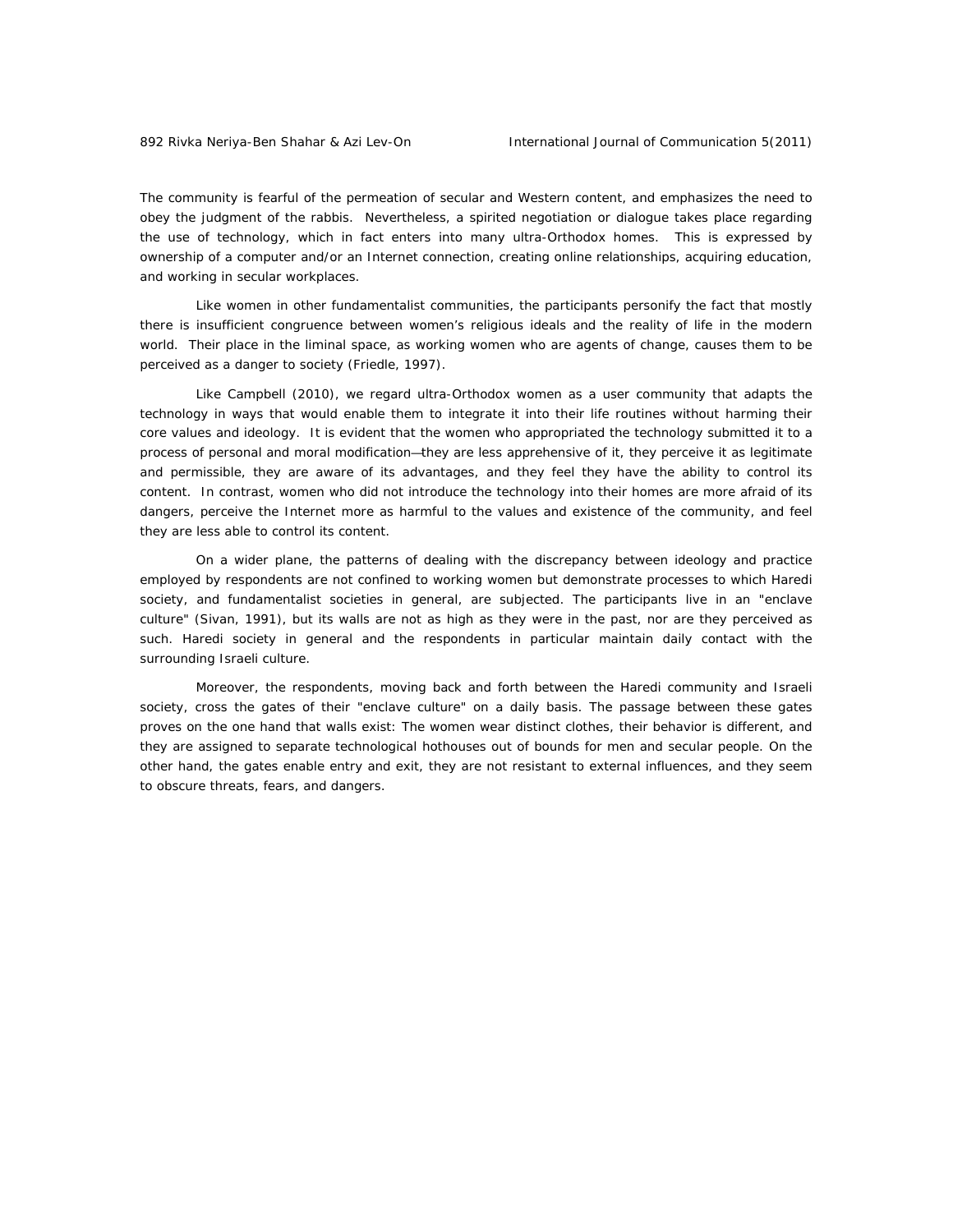# **References**

- Barzilai-Nahon, K., & Barzilai, G. (2005). Cultured technology: The Internet and religious fundamentalism. *The Information Society, 21*(1), 25-40.
- Blondheim, M., & Caplan, K. (1993). Rishut Hashidur: Communication and audiotapes in the Ultra-Orthodox society. *Kesher*, *14*, 51–63. (Hebrew).
- Bunt, G. R. (2000). *Virtually Islamic: Computer-mediated communication and cyber Islamic environments*. Cardiff: University of Wales Press.
- Campbell, H. (2010). *When religion meets new media.* London: Routledge.
- Caplan, K. (2007). *The internal popular discourse in Israeli Haredi society*. Jerusalem: Zalman Shazar Center for Jewish history. (Hebrew).
- Caplan, L. (1992). Daas Torah: A modern conception of rabbinic authority. In M. Sokol (Ed.), *Rabbinic authority and personal autonomy* (pp. 1–60). New Jersey and London: The Orthodox Forum Series.
- Davison, W. P. (1983). The third-person effect in communication. *Public Opinion Quarterly, 47*(1), 1–15.
- Dawson, L. L. (2004). The mediation of religious experience in cyberspace: A preliminary analysis. In M. Hojsgaard & M. Warburg (Eds.), *Religion in cyberspace.* London: Routledge.
- Deutsche, N. (2009). The forbidden fork, the cell phone holocaust, and other Haredi encounters with technology. *Contemporary Jewry, 29*, 3–19.
- Douglas, M. (1966). *Purity and danger: An analysis of concepts of pollution and taboo.* New York: Routledge & K. Paul.
- El-Or, T. (1997). Visibility and possibilities: Ultra-Orthodox Jewish women between the domestic and public spheres*. Women's Studies International Forum, 20*(5), 149–169.
- Ess, C., Kawabata, K., & Kurosaki, H. (2007). Cross-cultural perspectives on religion and computermediated communication. *Journal of Computer-Mediated Communication, 12*(3), 939–955.
- Friedle, E. (1997). Ideal womanhood in postrevolutionary Iran. In: J. Brink & J. Mencher (Eds.), *Mixed blessing: Gender and religious fundamentalism cross culturally* (pp. 143–158). New York and London: Routledge.
- Friedman M. (1995). The ultra-Orthodox woman. In Y. Atzmon (Ed.), *A view into the lives of women in Jewish societies* (pp. 273–290). Jerusalem: Zalman Shazar Center for Jewish History. (Hebrew).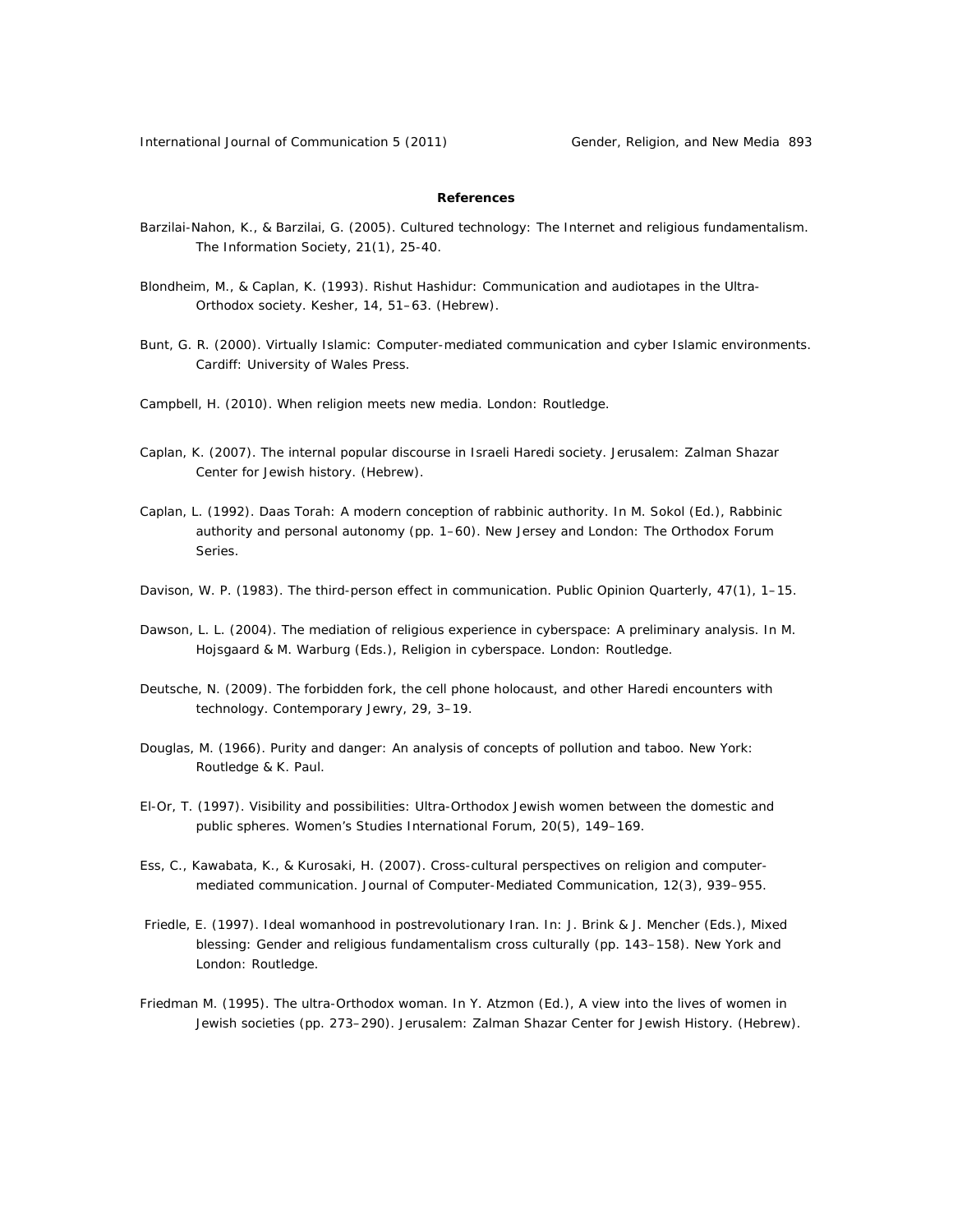- Friedman, M. (1991). *Haredi (ultra-Orthodox) society: Sources, trends and processes.* Jerusalem: Jerusalem Institute for Israel Studies. (Hebrew).
- Gross, R. M. (1996). *Feminism and religion: An introduction*. Boston: Beacon Press.
- Gurovich, N., & Cohen-Kastro, E. (2004). *Ultra-Orthodox Jews: Geographic distribution and demographic, social and economic characteristics of the ultra-Orthodox Jewish population in Israel, 1996–2001*. Working paper series, No. 5. Jerusalem: Central Bureau of Statistics. (Hebrew).
- Israel Central Bureau of Statistics. (2006, 2007). *Statistical abstract of Israel*. Available at: www.cbs.gov.il (Hebrew).
- Katz, T. (2007). *Religious communities and the Internet: Relations and perceptions*. MA thesis, Ben Gurion University, Beer Sheva. (Hebrew).
- Larsen, E. (2001, December). *Cyberfaith: How Americans pursue religion online*. Pew Internet & American Life Project. Available at: www.pewinternet.org/reports/2001/cyberfaith-how-americans-pursuereligion-online.aspx
- Lee, B., & Tamborini, R. (2005). Third-person effect and Internet pornography: The influence of collectivism and Internet self-efficacy**.** *Journal of Communication*, *55*(2), 292–310.
- Lev-On, A., & Neriya-Ben Shahar, R. (2011a). A forum of their own: Views about the Internet among ultra-Orthodox Jewish women who browse designated closed forums. *First Monday 16*(4). Available at: http://firstmonday.org/htbin/cgiwrap/bin/ojs/index.php/fm/article/view/3228/2859
- Lev-On, A., & Neriya-Ben Shahar, R. (2011b). To browse, or not to browse? Third-person effect among ultra-Orthodox Jewish women, in regards to the perceived danger of the Internet. In P. H. Cheong, J. N. Martin & L. Macfadyen (Eds.), *New media and intercultural communication*. New York: Peter Lang.
- Livio, O., & Tenenboim-Weinblatt, K. (2007). Discursive legitimation of a controversial technology: Ultra-Orthodox Jewish women in Israel and the Internet. *The Communication Review, 10*(1), 29–56.
- Lo, V., & Wei, R. (2002). Third-person effect, gender, and pornography on the Internet. *Journal of Broadcasting & Electronic Media*, *46*, 13–33.
- Neriya-Ben Shahar, R. (2008). *Haredi (ultra-Orthodox) women and mass media in Israel–Exposure patterns and reading strategies*. Unpublished PhD thesis, The Hebrew University, Jerusalem. (Hebrew).